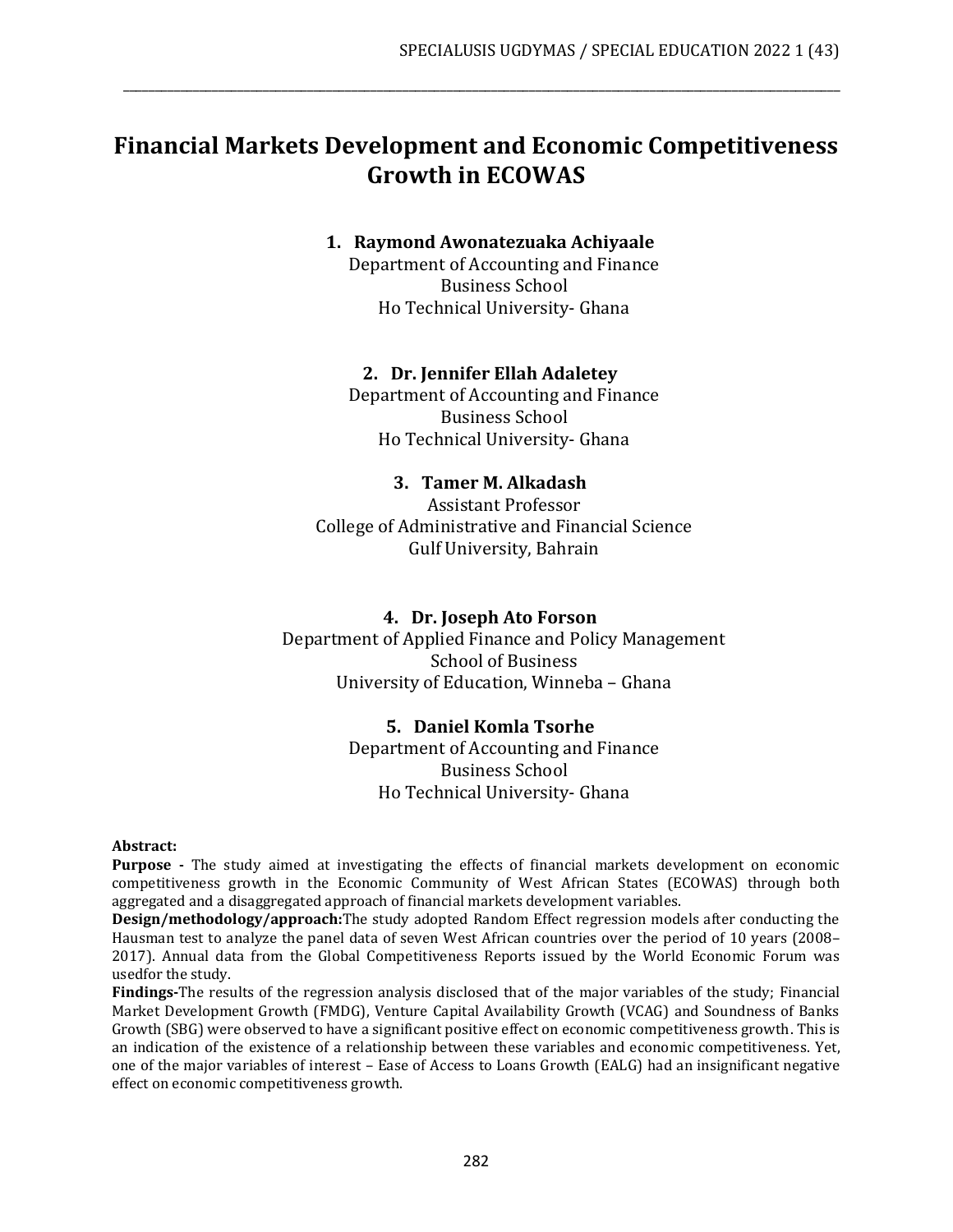**Research limitations/implications -**The study recommends conscious efforts by financial authorities and marketregulators to building resilient financial markets through the promotion of venture capital availability and sound banking systems.

\_\_\_\_\_\_\_\_\_\_\_\_\_\_\_\_\_\_\_\_\_\_\_\_\_\_\_\_\_\_\_\_\_\_\_\_\_\_\_\_\_\_\_\_\_\_\_\_\_\_\_\_\_\_\_\_\_\_\_\_\_\_\_\_\_\_\_\_\_\_\_\_\_\_\_\_\_\_\_\_\_\_\_\_\_\_\_\_\_\_\_\_\_\_\_\_\_\_\_\_\_\_\_\_\_\_\_\_\_\_\_\_\_

**Originality/value**–The study investigates the transmission mechanism of Financial Markets Development on Economic Competitiveness in promoting Economic growth using both aggregated and disaggregated approaches. The paper recognizes the fact that financial markets development plays a critical role in the tenets of economic growth, but such a role is exerted through economic competitiveness.

**Keywords**: Economic Competitiveness Growth, Financial Markets Development, ECOWAS.

#### **1. Introduction**

The competitiveness of economies in meeting growth targets that provide a solid base for economic resource mobilization is crucial in modern economic advancement and progression. In fact, Kordalska and Olczyk (2016) observed that global competitiveness is a good predictor of economic growth for the majority of low income and OECD high income counties that were studied, but among the middle-income countries this relationship exists only for large economies such as China and India. Amar and Hamdi (2012) in examining global competitiveness and economic growth for 23 African countries observed that global competitiveness had a positive and statistically significant effect on economic growth. However, despite these revealing findings, some studies expressed some misgivings about the ability of global competitiveness to induce economic growth. Xia, Liang, Zhang and Wu (2012) analyzed data from 40 countries and observed that individualism and power distance dimensions of national culture have better prediction power on economic growth than global competitiveness. Xia et al. (2012) graciously sought to conclude that the World Economic Forum (WEF) should refine the Global Competitiveness Index (GCI) to include national culture in order to give it a much better prediction of economic growth. In settling such doubts about the predictive power of the global competitiveness index on economic growth however, Schwab (2015) postulated that, the authors of the latest Global Competitiveness Report stated that "the concept of competitiveness thus involves static and dynamic competitiveness and can explain an economy's growth potential".

A concise definition of a country's competitiveness has been given by the World Economic Forum (WEF), as the "set of institutions, policies and factors that determine the level of productivity of a country"(Schwab, 2015). The WEF in measuring the competitiveness of countries constructed the Global Competitiveness Index (GCI), which includes a weighted average of about 112 different components. These components are grouped into 12 pillars of competitiveness and each measures a critical aspect of it. These 12 pillars are further classified into three major groups. Thus, basic requirements pillars (pillar 1-4), efficiency enhancers pillars (pillars 5-10) and innovation and sophistication factors (pillars 11-12). The WEF assigned different weights on each of the three groups and further classified countries according to their stage of development. This is because developing and emerging countries are competitive in the field of basic requirements and efficiency enhancers, while most developed countries compete thanks to their innovations and sophistications. The thrust of this study was therefore on the efficiency enhancers (pillar 5- 10) since the study is seeking to examine West African countries most of which are developing and emerging economies.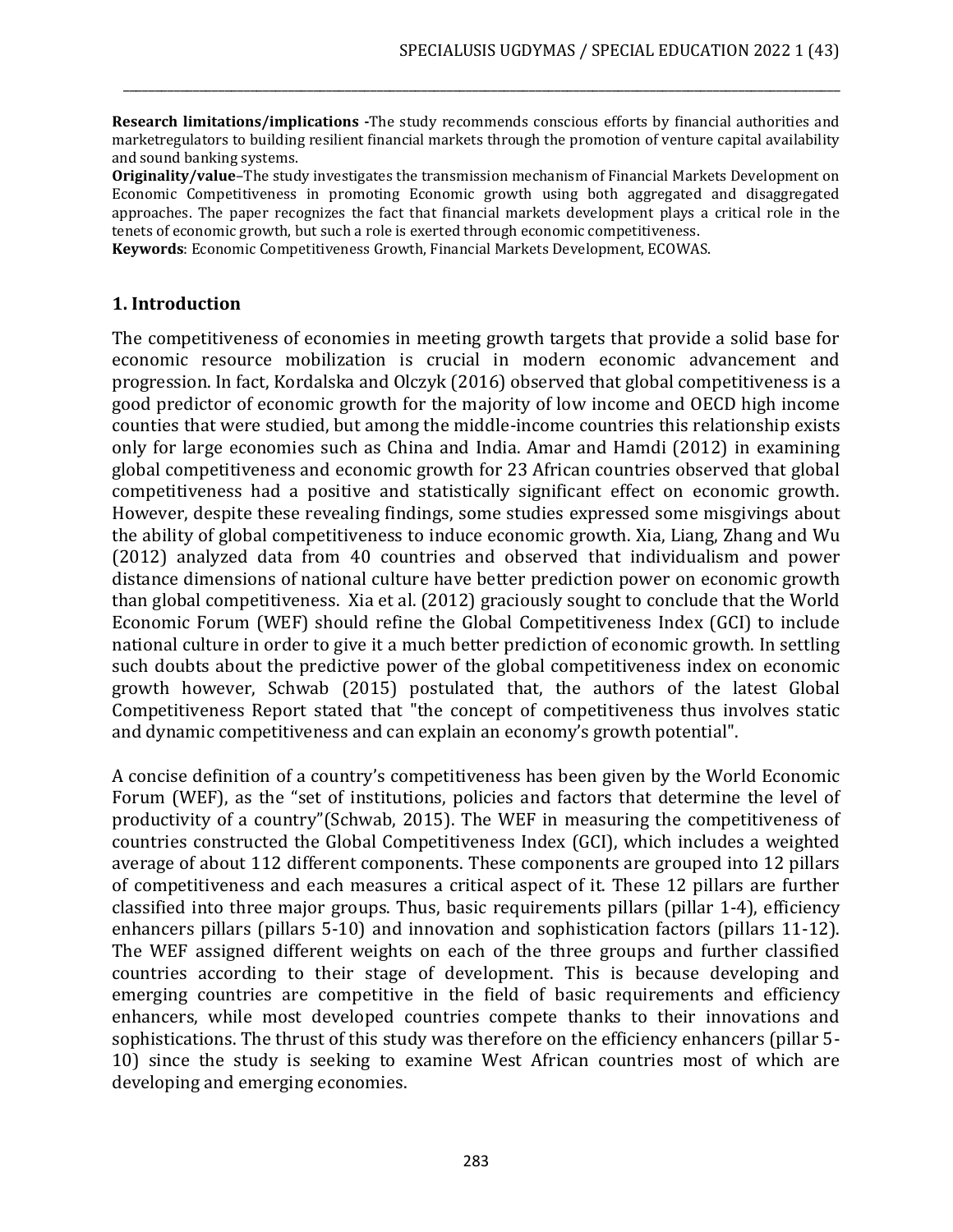Financial systems play an important role in stimulating economic activities across the real sectors of economies, thus ensuring that the nonfinancial sectors of every economy are well resourced to engage in productive endeavors (Levine, 2001). Alomari, Marashdeh and Bashayreh (2019) espoused that a well-developed financial system improves the competence of the financial markets to perform efficiently and effectively as intermediaries to stimulate economic growth and reduce poverty. In acknowledging this important role, the WEF made the financial system an efficiency enhancer pillar, giving credence to the fact that a good financial system should seek to enhance economic efficiency by mobilizing resources from surplus economic spending agents to deficit spending economic agents (Levine, 1997). This study believes that when this role of efficiently allocating economic resources is well executed, economic competitiveness growth will be enhanced; the reason why the WEF recognized financial systems in the computation of the GCI.

\_\_\_\_\_\_\_\_\_\_\_\_\_\_\_\_\_\_\_\_\_\_\_\_\_\_\_\_\_\_\_\_\_\_\_\_\_\_\_\_\_\_\_\_\_\_\_\_\_\_\_\_\_\_\_\_\_\_\_\_\_\_\_\_\_\_\_\_\_\_\_\_\_\_\_\_\_\_\_\_\_\_\_\_\_\_\_\_\_\_\_\_\_\_\_\_\_\_\_\_\_\_\_\_\_\_\_\_\_\_\_\_\_

However, in studying financial market development, most studies sought to examine the effect of financial market development on economic growth. The implication however in effect for such studies is that they fail to acknowledge the transmission mechanism or role that financial market development plays in enhancing the global competitiveness of countries, as observed in Kordalska and Olczyk (2016) and Amar and Hamdi (2012).

Levine, Loayza and Beck (2000) in studying financial market development and economic growth observed the financial market development variables had a positive significant effect on economic growth. Leitao (2010) in establishing such a relationship between financial market development and economic growth in European Union Countries and BRIC (Brazil, Russia, India and China) equally observed that financial market development had a positive significant effect on economic growth. In fact, economic literature is inundated with such similar findings (Agbloyora, Abora, AdjasibandYawson, 2014; Kendal, 2012; Hassan, Sanchez and Yu, 2011 and ChristopoulosandTsionas, 2004). What these and such studies have failed to do is investigate the transmission role that financial market development may have on economic competitiveness of counties, which subsequently impacts on economic growth as observed by Kordalska and Olczyk (2016); Amar and Hamdi (2012) and Schwab (2015).

Also, in these studies that examined the relationship between financial market development and economic growth, most of these studies considered a limited view of variables that define financial market development. Most of these studies seem to adopt the definition of financial market development given by Levine (1997), that financial market development could be explained by the access to credit and financial services. However, according to the WEF, financial market development can be seen from two main perspectives – the depth of financial services and the stability of financial markets, which these studies failed to consider. Therefore, the current study aside looking at financial market development and economic competitiveness, the study is also seeking to consider a broader definition of the variables that define financial market development (depth of financial services and the stability of financial markets).

One edge cutting study that examined the relationship between financial market development and economic competitiveness growth is the one conducted by Alomari, et al (2019), where in examining this relationship in 21 high income counties, Alomari, et al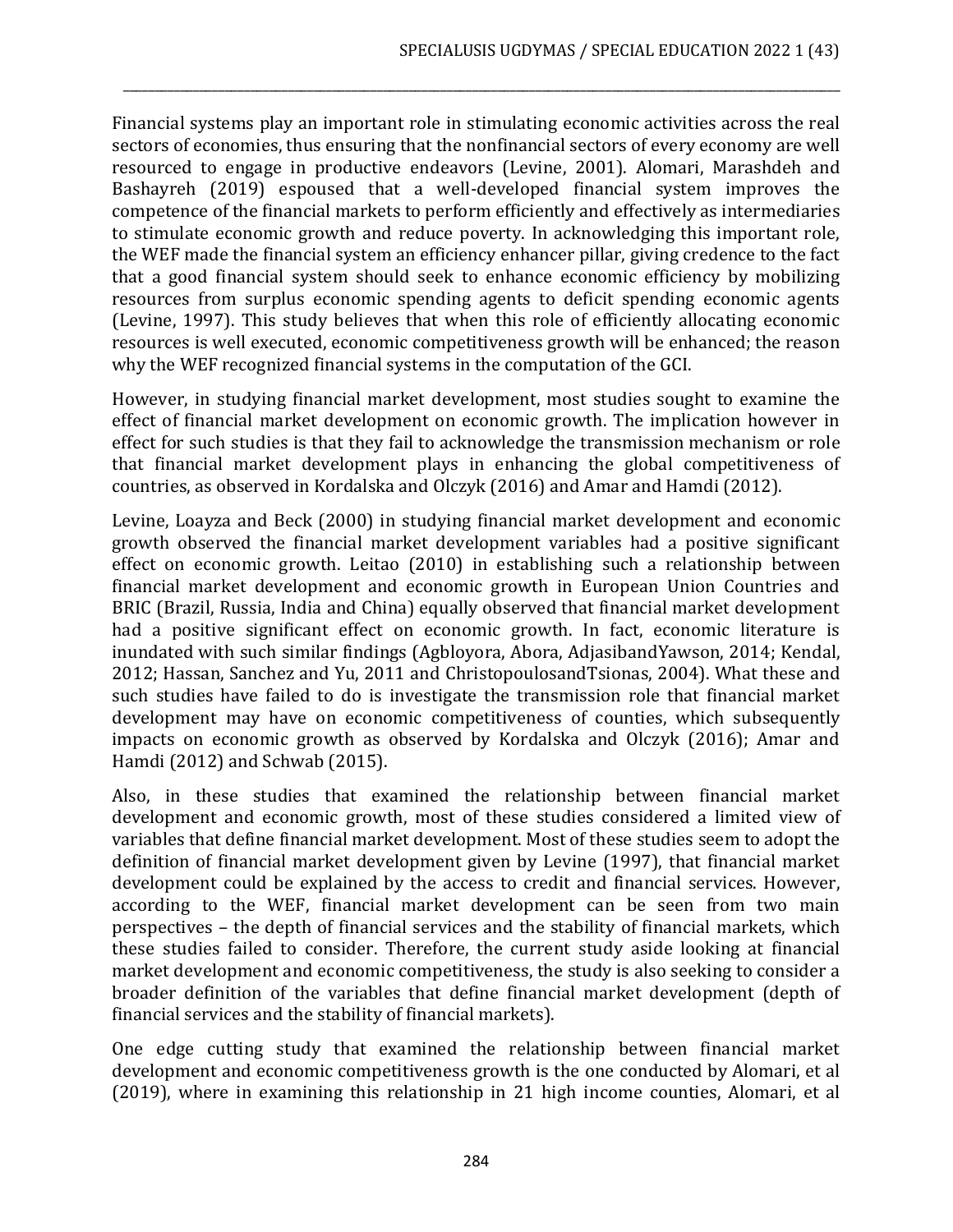(2019) observed that financial market development had a positive significant effect on competitiveness growth. This relationship however, was observed among developed economies (the 21 high income economies). But according to the WEF, such economies compete based on innovations and sophistications and not necessarily on efficiency enhancers, a role which according to the WEF is performed by financial systems and other defined pillars. The question one could ask is that, can such a relationship observed by Alomari, et al (2019) in the 21 high income (developed) countries be said of West African countries, considering the clear-cut differences that can be seen at their levels of financial market developments? This is a question the current study sought to answer.

\_\_\_\_\_\_\_\_\_\_\_\_\_\_\_\_\_\_\_\_\_\_\_\_\_\_\_\_\_\_\_\_\_\_\_\_\_\_\_\_\_\_\_\_\_\_\_\_\_\_\_\_\_\_\_\_\_\_\_\_\_\_\_\_\_\_\_\_\_\_\_\_\_\_\_\_\_\_\_\_\_\_\_\_\_\_\_\_\_\_\_\_\_\_\_\_\_\_\_\_\_\_\_\_\_\_\_\_\_\_\_\_\_

Also, Alomari, et al (2019) considered the composite measure of financial market development given by the WEF in their analysis. This measure and the results thereof might not be the best for policy formulation, considering the fact that financial markets development consist of a lot of different dimensions that might require different policy formulation to ensure efficient functioning. The current study examines financial market development using both aggregated and disaggregated approachesanalyzed into depth of financial services variables and stability of financial markets variables as espoused by the WEF. Consequently, the contribution of this paper is in two folds: (1) to examine the effect of financial markets development on economic competitiveness growth in West African economies; and (2) to analyze the consequence of EALG, VCAG and SBG on economic competitiveness growth of ECOWAS member states. It is therefore the expectation of this study that the findings will highlight many views that will inform national policy formulation of these countries and countries with similar economic structure and status in ensuring greater competitiveness in order to stimulate economic growth.

The rest of the paper is organized as follows: Section 2 presents the theoretical and empirical literature review on the relationship between financial market development and economic competitiveness, Section 3 explains the research methodology adopted for the study, Section 4 is for the regression analysis and finally the conclusion and recommendations in Sections 5.

#### **2. Literature Review**

## *2.1 Theories of Financial Development*

#### *2.1.1 The Law and Finance Hypothesis*

Musacchio and Turner, (2013) observed that, with regard to the body of work known as the law and finance literature, development of financial markets and the concentration of ownership across countries are to a large extent the consequence of the legal system nations created or inherited decades or hundreds of years ago. The exposition made by Musacchio and Turner, (2013), is in line with the Law and Finance Hypothesis, which says that a country's legal origin is aninfluential predictor of its investor protection laws and its financial development (Coyle, Musacchio and Turner, 2019). Corporate governance is more centered on how suppliers of finance are able to regulate the activities of managers and ensure that they obtain a good return on their investment. In the thinking of Shleifer and Vishny, the law and the quality of its enforcement are important determinants of the rights that providers of finance may have and how well these rights are protected(Raju, 2021). Accordingly, legal protection of suppliers of funds (finance) is a major indicator of the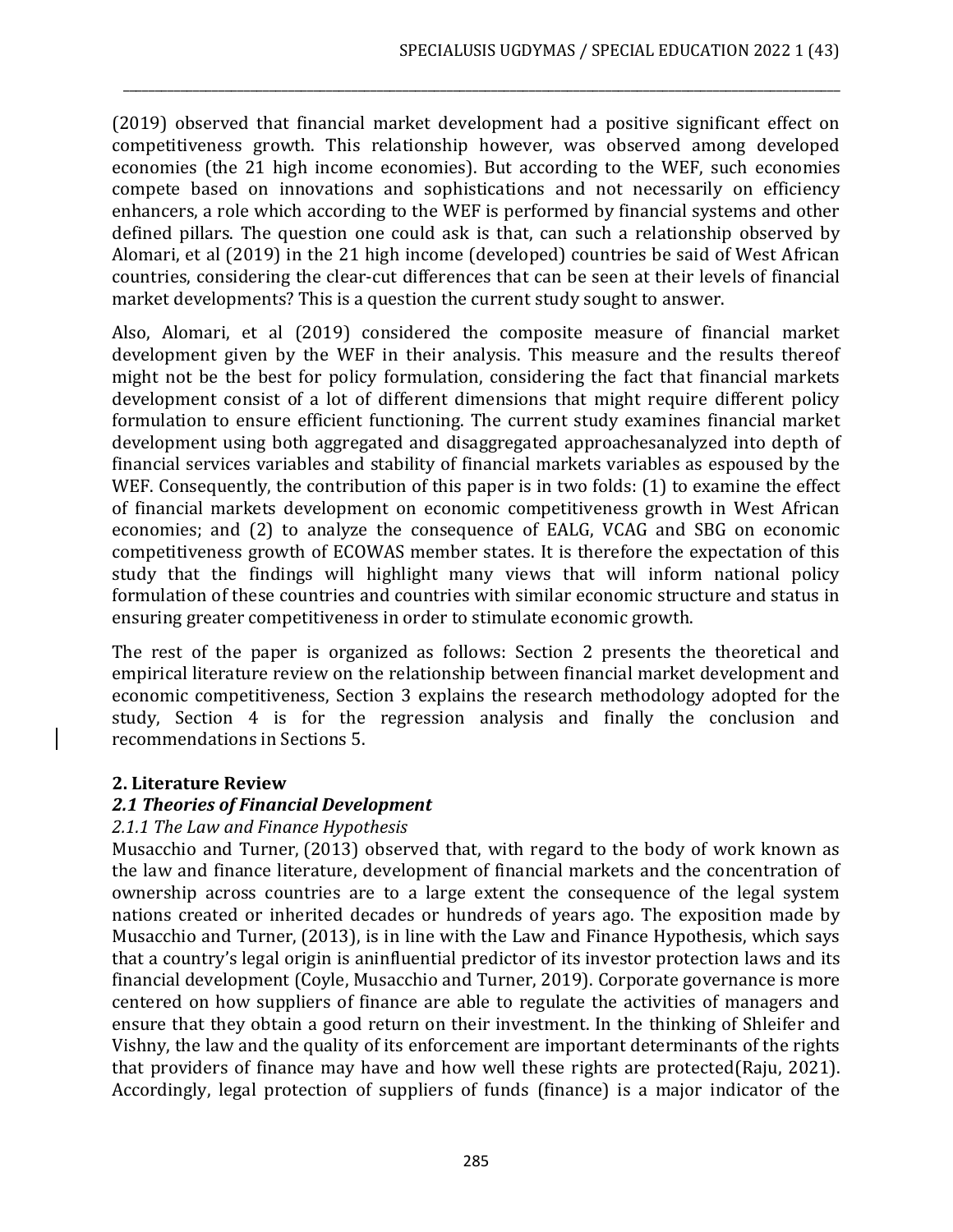willingness of investors to finance the activities and operations of firms. This therefore means that, the protection of investors through the workings of the law is a major factor in financial development(Raju, 2018).However, within the ECOWAS sub-region, the law and its quality of providing full protection to investors is not fully guaranteed, which consequentially impacts on financial development. It is therefore not surprising to see that, while high income countries that were considered in a study byAlomari, et al (2019) had an average financial markets development of about 4.67%, ECOWAS countries considered in the current study had an average financial markets development of about 0.505%. These developments could affect the competitiveness of ECOWAS member states, as was observed by Schumpeter (1911).

\_\_\_\_\_\_\_\_\_\_\_\_\_\_\_\_\_\_\_\_\_\_\_\_\_\_\_\_\_\_\_\_\_\_\_\_\_\_\_\_\_\_\_\_\_\_\_\_\_\_\_\_\_\_\_\_\_\_\_\_\_\_\_\_\_\_\_\_\_\_\_\_\_\_\_\_\_\_\_\_\_\_\_\_\_\_\_\_\_\_\_\_\_\_\_\_\_\_\_\_\_\_\_\_\_\_\_\_\_\_\_\_\_

#### *2.2Financial Development and Economic Competitiveness Growth*

In the development of the global competitiveness index, it is unquestionable that the theories of endogenous growth played a critical role (Alomari, et al, 2019). Endogenous growth theories advanced the arguments that sustained economic growth is actualized from within a system as a result of internal processes and that any improvement in productivity is directly attributable to fast innovation, investment and more investments in human capital by governments and private sector institutions. This study is therefore fortified by these theories together with the law and finance hypothesis and thereforehypothesizedthat, awell-developed financial markets will be able to mobilize the required capital needed for investments to drive home innovation and the right human capital, thereby enhancing a country's competitiveness. Schumpeter (1911) equally made similar observations that an efficient financial system inspires technological innovations through the advancement of funding to entrepreneurs, which ultimately leads to economic competitiveness and growth. These theories therefore form the foundation for the study.

The limited nature of empirical literature in examining the relationship between financial markets development and economic competitiveness is an attestation of the less attention given to the area. However, amidst this, some studies have tried to examine the relationship. Alomari et al. (2019), examined the contribution of financial markets development in competitiveness growth among 21 high income countries and observed that financial markets development had a positive significant effect on economic competitiveness growth. Levine (2004) equally espoused that countries with better and efficient banks and financial markets grow faster and thus become very competitive.

Da Silva (2002) in examining the impact of financial system development on business cycles volatility, observed that well-developed financial systems have smoother economic fluctuations, thereby enhancing the competitiveness of countries. This observation advances the stands of Wurgler (2000), where it was espoused that developed financial markets ensure better economic capital allocation as opposed to countries with weak financial markets. This certainly strengthens efficiency and competitiveness(Raju et al., 2021). Hartmann, Heider, Papaioannou, Duca, and Marco (2007) postulated that a number of ways could be advanced to enhance the financial market framework conditions in Europe so as to increase the contribution of the sector to innovation, productivity, growth and hence competitiveness. These studies were however carried out in jurisdiction with a different economic structure than that which is examined in this paper. This study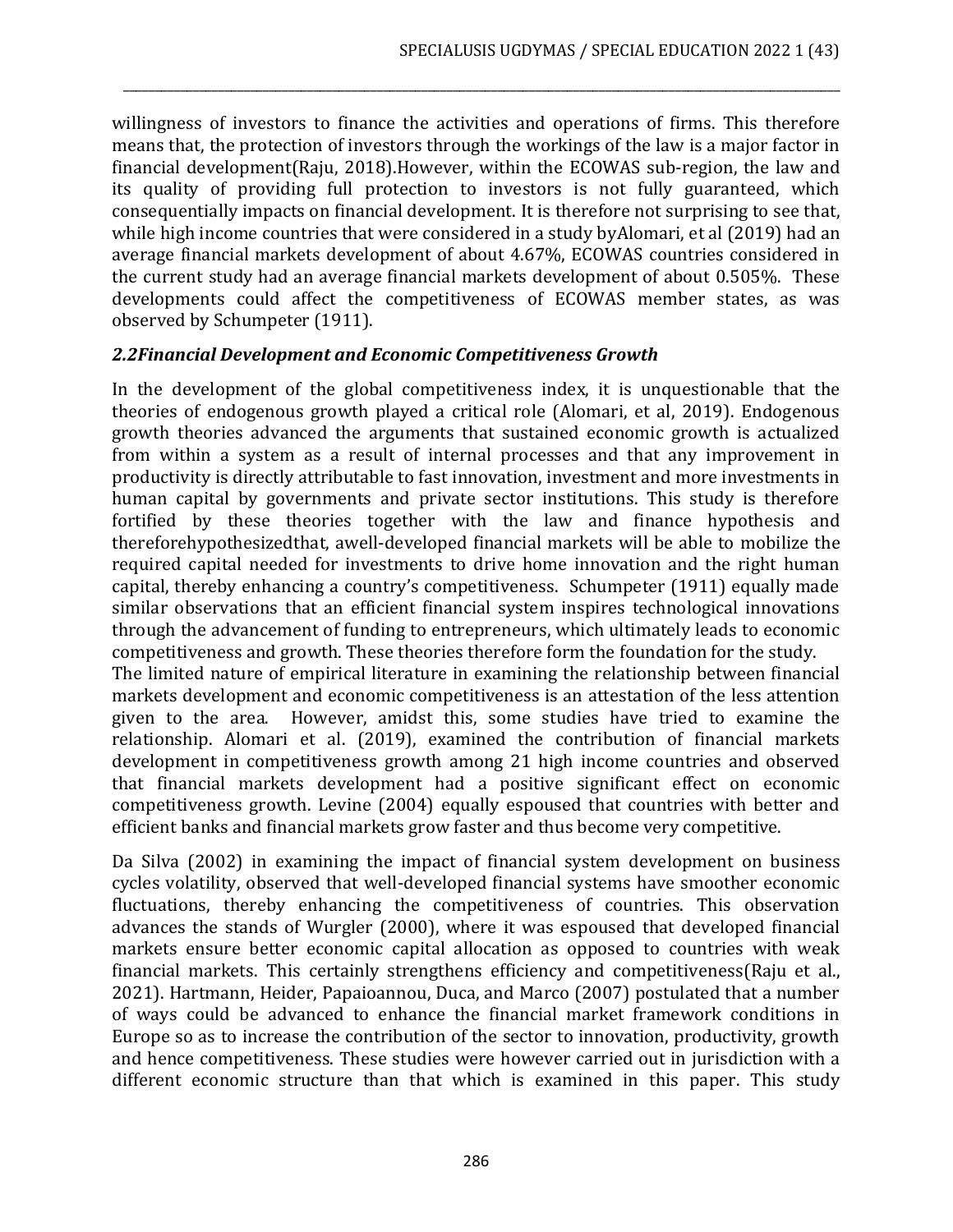therefore examines the relationship between financial markets development and economic competitiveness in west Africa countries.

\_\_\_\_\_\_\_\_\_\_\_\_\_\_\_\_\_\_\_\_\_\_\_\_\_\_\_\_\_\_\_\_\_\_\_\_\_\_\_\_\_\_\_\_\_\_\_\_\_\_\_\_\_\_\_\_\_\_\_\_\_\_\_\_\_\_\_\_\_\_\_\_\_\_\_\_\_\_\_\_\_\_\_\_\_\_\_\_\_\_\_\_\_\_\_\_\_\_\_\_\_\_\_\_\_\_\_\_\_\_\_\_\_

## **3. Research Methodology**

## *3.1. Target Population and Sample Size*

There are about 17 West African countries, which for the purpose of this study constitute the population of the study. The sample for the study however is seven member states (Benin, The Gambia, Ghana, Mali, Nigeria, Senegal and Mauritania) of ECOWAS. The study considers these as ideal because these countries belong to the same economic block and may be regulated by some similar economic regulations and agreements, with some common economic objectives to pursue. The seven countries were chosen for the study purely because of the availability of a complete data set for the variables of the study.

### *3.2. Type and Sources of Data*

There are no quarterly or more frequent data sets available for the study. The study therefore employed annual secondary data for the seven ECOWAS member states. This data set was collected from the Global Competitiveness Reports issued by the World Economic Forum for 2008 to 2017 fiscal years. The period for the study was chosen because, after 2017, the scope, scale and measurement of the variables in the report was revised by the World Economic Forum, making it impossible to add the other years. The study therefore will be based on a Panel data set and panel data estimations are accordingly employed.

## *3.3. Variables and Their Measurement*

## *3.3.1. Dependent Variable*

The dependent variable for the study is Economic Competitiveness (ECOM) which is calculated within the Global Competitiveness index (GCI) through the inclusion of a weighted average of different components, with each distinct component measuring a different aspect of competitiveness within an economy.

#### *3.3.2. Independent Variables*

The study adopted both aggregated and disaggregated approaches to the measurement of the independent variables considered in the study. The aggregated approach looks at the composite measure of Financial Markets Development (FMD) as per the definition and computation of it by the World Economic Forum. The disaggregated approach however selected some instrumental financial market development variables (depth of financial services variables and stability of financial markets variables) for further analysis of their effect on economic competitiveness in West African countries. These variables are; Soundness of Banks (SB), Ease of Access to Loans (EAL) and Venture Capital Availability (VCA).

#### *3.3.3. Control Variables*

The World Economic Forum grouped the 12 pillars of the Global Competitiveness Index (GCI) into three major groups. Thus, Basic Requirements Pillars (pillar 1-4), Efficiency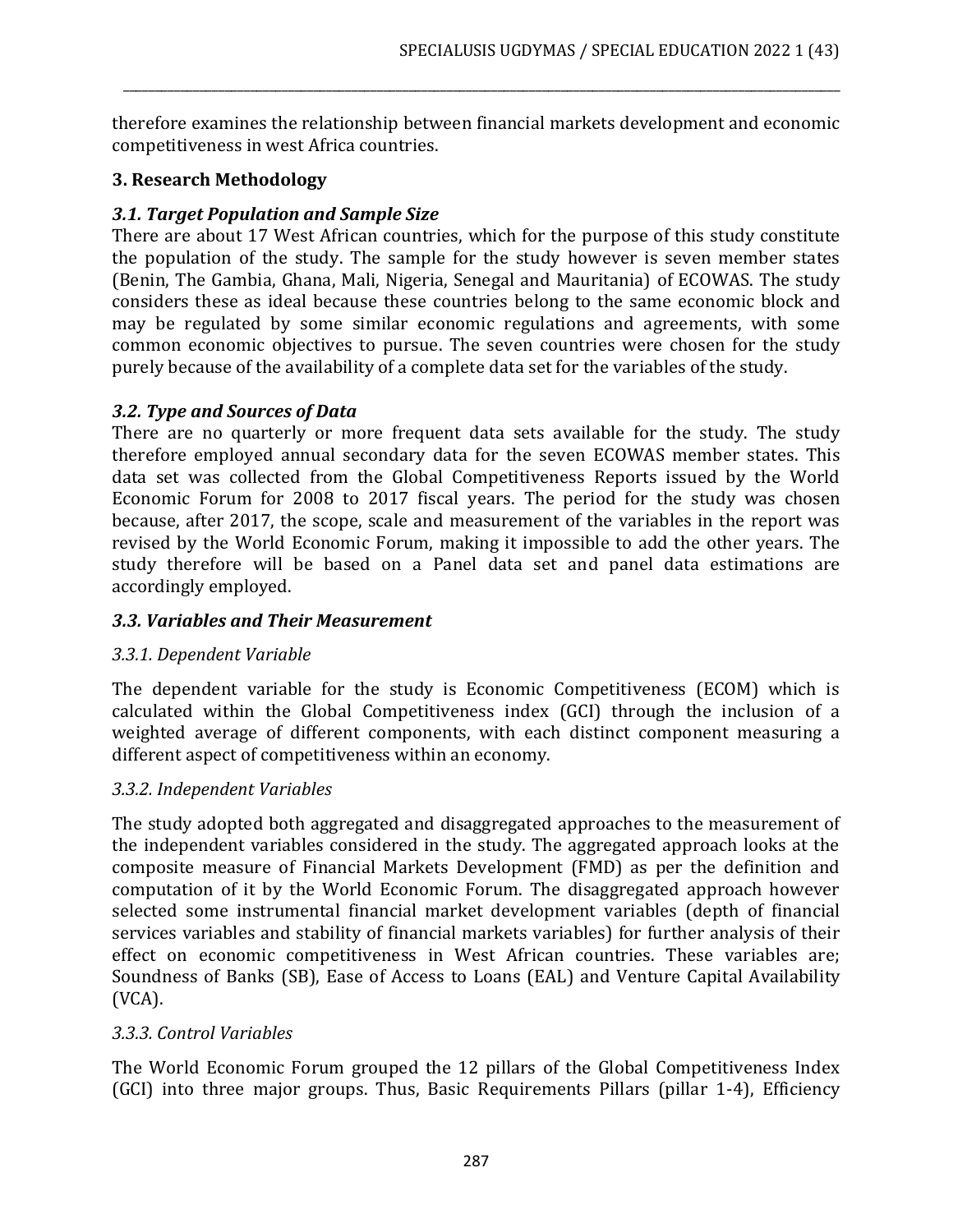Enhancers Pillars (pillars 5-10) and Innovation and Sophistication Factors (pillars 11-12). Financial Market development is thus classified as an efficiency enhancer pillar, for this reason, the study controlled for all other efficiency enhancer pillars. These are; Labor Market Efficiency (LME), Market Size (MS), Technological Readiness (TR), Goods Market Efficiency (GME) and Higher Education and Training (HET). The Measurement of these variables was adapted from Alomari, et al, (2019).

\_\_\_\_\_\_\_\_\_\_\_\_\_\_\_\_\_\_\_\_\_\_\_\_\_\_\_\_\_\_\_\_\_\_\_\_\_\_\_\_\_\_\_\_\_\_\_\_\_\_\_\_\_\_\_\_\_\_\_\_\_\_\_\_\_\_\_\_\_\_\_\_\_\_\_\_\_\_\_\_\_\_\_\_\_\_\_\_\_\_\_\_\_\_\_\_\_\_\_\_\_\_\_\_\_\_\_\_\_\_\_\_\_

| Variable<br>Type                   | Valiables and Then Measurement.<br>Variable | Abbreviatio<br>n | Formula                                                                       | Measure                                               |
|------------------------------------|---------------------------------------------|------------------|-------------------------------------------------------------------------------|-------------------------------------------------------|
| Dependent                          | Economic<br>Competitivene<br>SS             | <b>ECOMG</b>     | $ECOMG_{it}$<br>$= \frac{COM_{it}^{``}-COM_{it-1}}{COM_{it-1}} (100$          | Economic<br>Competitivene<br>ss growth rate           |
| Independent<br>(aggregated)        | Financial<br>Market<br>Development          | <b>FMDG</b>      | $FMDG_{it}$<br>$=\frac{F M \ddot{D}_{it} - F M D_{it-1}}{F M D_{it-1}} (100)$ | Growth rate of<br>financial<br>market<br>development  |
|                                    | Soundness<br>of<br><b>Banks</b>             | <b>SBG</b>       | $SBG_{it}$<br>$=\frac{SB_{it}-SB_{it-1}}{SB_{it-1}}(100)$                     | Growth rate of<br>soundness<br><sub>of</sub><br>banks |
| Independent<br>(disaggregate<br>d) | Ease of Access<br>to Loans                  | EALG             | $EALG_{it}$<br>$=\frac{EA\ddot{L}_{it}-EAL_{it-1}}{EAL_{it-1}}(100)$          | Growth rate of<br>ease of access<br>to loans          |
|                                    | Venture<br>Capital<br>Availability          | <b>VCAG</b>      | $VCA_{it}$<br>$=\frac{VCA_{it}-VCA_{it-1}}{VCA_{it-1}}(100)$                  | Growth rate of<br>venture<br>capital<br>availability  |
|                                    | Labour<br>Market<br>Efficiency              | <b>LMEG</b>      | $LMEG_{it}$<br>$= \frac{LM\ddot{E}_{it} - LME_{it-1}}{LME_{it-1}} (100)$      | Growth rate of<br>labour market<br>efficiency         |
|                                    | Market<br>Size<br>(MS)                      | <b>MSG</b>       | $MSG_{it}$<br>$= \frac{MS_{it} - MS_{it-1}}{MS_{it-1}}(100)$                  | Growth rate of<br>market size                         |
| Control<br>Variables               | Technological<br>Readiness<br>$(TR)$ ,      | <b>TRG</b>       | $TRG_{it}$<br>$\frac{T\ddot{R}_{it} - TR_{it-1}}{TR_{it-1}}$ (100)            | Growth rate of<br>technological<br>readiness          |
|                                    | Goods Market<br>Efficiency<br>(GME)         | <b>GMEG</b>      | $GMEG_{it}$<br>$\frac{G M \ddot{E}_{it} - G M E_{it-1}}{G M E_{it-1}} (100)$  | Growth rate of<br>goods market<br>efficiency          |

**Table 1: Variables and Their Measurement.**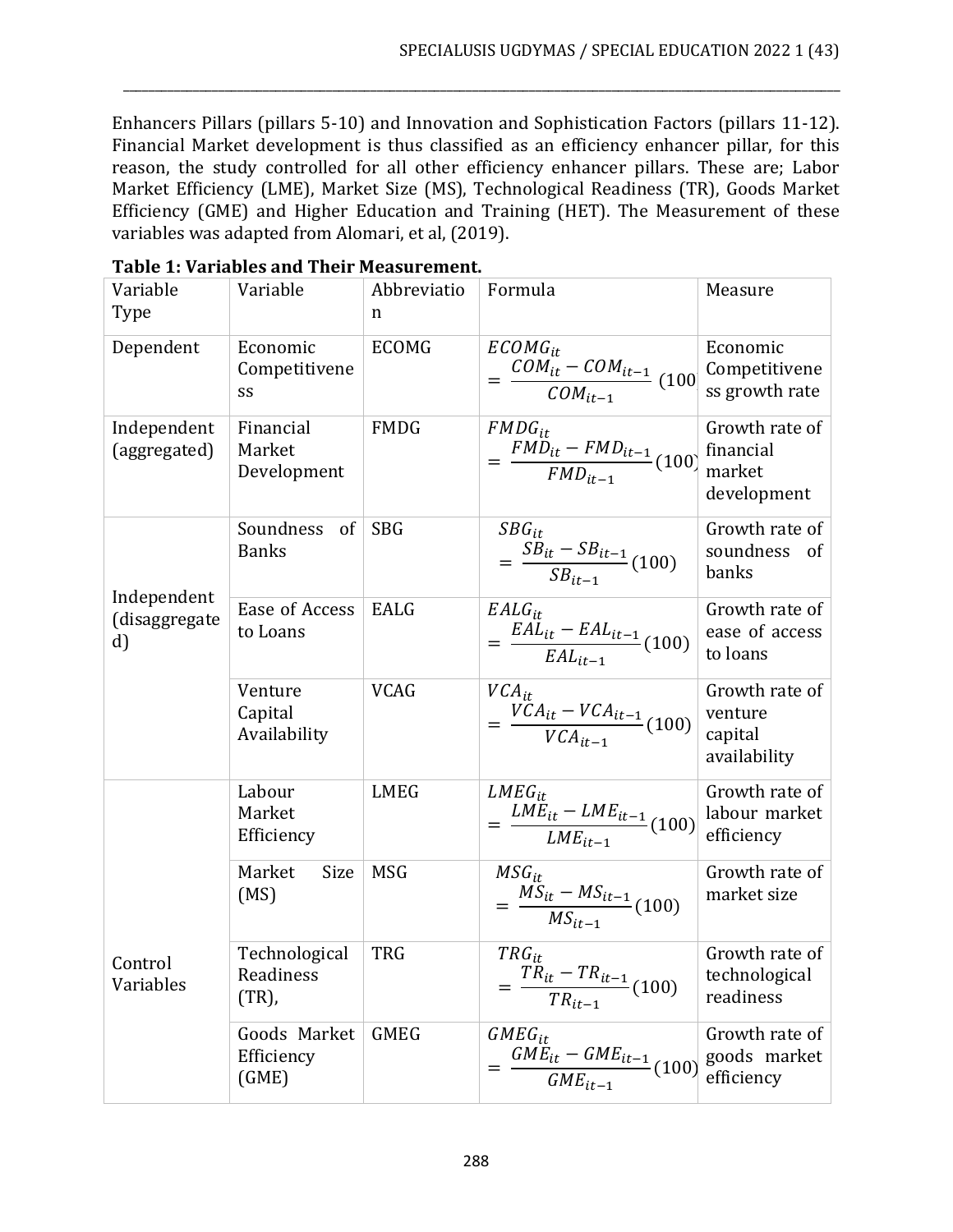| Higher<br>Education and<br>Training<br>(HET) | <b>HETG</b> | $HETG_{it}$<br>$\overline{HET}_{it} - \overline{HET_{it-1}}$ (100) $\vert$ mgure<br>$HET_{it-1}$ | Growth rate of<br>higher<br>education and<br>training |
|----------------------------------------------|-------------|--------------------------------------------------------------------------------------------------|-------------------------------------------------------|
|----------------------------------------------|-------------|--------------------------------------------------------------------------------------------------|-------------------------------------------------------|

\_\_\_\_\_\_\_\_\_\_\_\_\_\_\_\_\_\_\_\_\_\_\_\_\_\_\_\_\_\_\_\_\_\_\_\_\_\_\_\_\_\_\_\_\_\_\_\_\_\_\_\_\_\_\_\_\_\_\_\_\_\_\_\_\_\_\_\_\_\_\_\_\_\_\_\_\_\_\_\_\_\_\_\_\_\_\_\_\_\_\_\_\_\_\_\_\_\_\_\_\_\_\_\_\_\_\_\_\_\_\_\_\_

#### *3.4. Model Specification*

Panel data analysis has gained much prominence in contemporary economic studies. This paper employs a panel regression model to examine the relationship between financial market development and economic competitiveness for West African countries. Through the preponderance literature review conducted, the study built the empirical regression model below;

 = + ∑ =1 + ȇ … … … … … … … … … … … … … … 1

Where ECOMG, is the economic competitiveness growth rate,  $X_{it}$  is the independent variables for country "i" at time "t," α is constant, β is the coefficient of j independent variables, and  $\hat{e}$  is the error term.

From the general regression model (1), and in consideration to the objectives of the study, the following regression models are also eminent;

*Aggregated Approach Model*  $ECOMG_{it} = a_j + \beta FMDG_{it} + \beta 1 LMEG + \beta 2 MSG_{it} + \beta 3 TRG_{it} + \beta 4 GMEG_{it} + \beta 5 HETG_{it}$  $+ \hat{e}_{it}$  ... ... 2

*Disaggregated Approach Model*  $ECOMG_{it}$  $= a_j + \beta SBG_{it} + \beta 1EALG_{it} + \beta 2VCAG_{it} + \beta 3LMEG + \beta 4MSG_{it} + \beta 5TRG_{it} + \beta 6GMEG_{it}$ + 7 + ȇ … … … … … … … … … … … … … … … … … … … … … … … … … … … … . … 3

In order to determine whether to adopt the Fixed Effect (FE) model or the Random Effect (RE) model for the Panel data estimation, the Hausman Test was performed, with the null hypothesis (H0) indicating the acceptance of the Random Effect model while the alternative hypothesis (H1) indicating the acceptance of the Fixed Effect.

#### **4.0 Analysis and Discussion of Results**

This section took a critical look at the descriptive statistics of the variables considered in the study, through the use of descriptive statistics such as; the mean, median, standard deviations, minimum and maximum observations. The section then proceeded with a correlation analysis to establish the relationship between the independent variables and the dependent variable and also to know the level of correlation between the variables so as to avoid the problem of multicollinearity – the correlation analysis was done given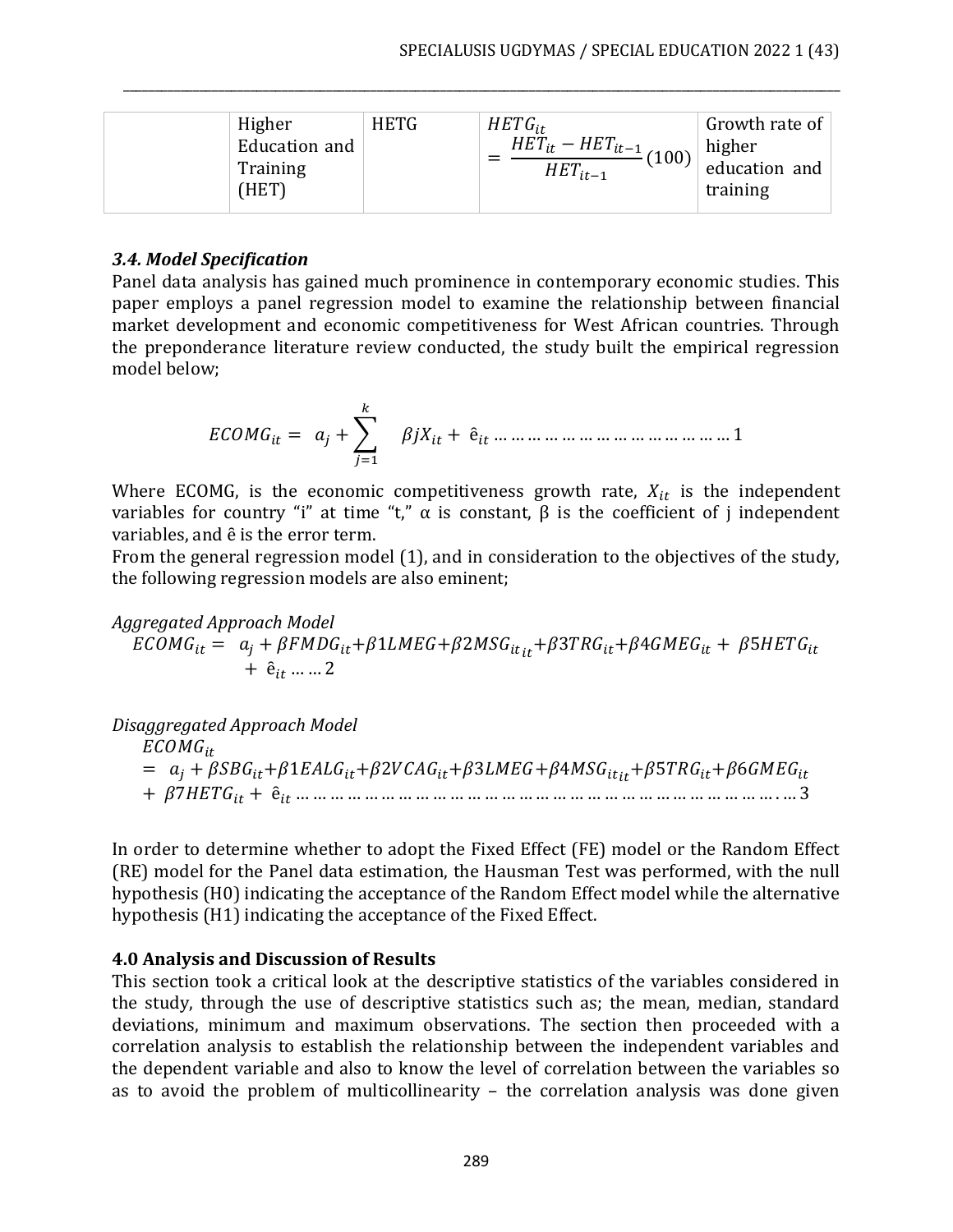regard to the aggregated and disaggregated models in model 2 and 3 respectively. The section ended with an analysis and discussion of the panel regression model formulated and analyzed under a Random effect model to identify the effect of financial markets development variables on economic competitiveness growth in West African countries.

\_\_\_\_\_\_\_\_\_\_\_\_\_\_\_\_\_\_\_\_\_\_\_\_\_\_\_\_\_\_\_\_\_\_\_\_\_\_\_\_\_\_\_\_\_\_\_\_\_\_\_\_\_\_\_\_\_\_\_\_\_\_\_\_\_\_\_\_\_\_\_\_\_\_\_\_\_\_\_\_\_\_\_\_\_\_\_\_\_\_\_\_\_\_\_\_\_\_\_\_\_\_\_\_\_\_\_\_\_\_\_\_\_

#### **4.1 Descriptive Analysis of Variables**

The descriptive statistics featured in the study include; the mean, median, maximum value, minimum value and standard deviation. These statistics are illustrated extensively in Table 2. This was necessary to identify the basic features of the data and also to determine if there are major discrepancies and variations among the variables.

| <b>Descrip</b><br>tive | <b>ECOM</b><br>G | <b>FMD</b><br>G | EAL<br>G         | <b>VCA</b><br>G             | <b>SBG</b>  | <b>GME</b><br>G | <b>HET</b><br>G | LMEG MSG    |             | <b>TRG</b>       |
|------------------------|------------------|-----------------|------------------|-----------------------------|-------------|-----------------|-----------------|-------------|-------------|------------------|
| Mean                   | $-0.061$         | 0.505           | 0.73<br>6        | $\blacksquare$<br>0.09<br>7 | 0.797       | 0.022           | 0.40            | 0.168       | 2.571       | 0.02<br>8        |
| Median                 | 0.000            | 1.775           | 0.00<br>$\bf{0}$ | 0.00<br>$\boldsymbol{0}$    | 3.704       | 0.000           | 1.16<br>9       | 0.266 1.659 |             | 0.00<br>$\theta$ |
| Maximu<br>m            | 23.30<br>1       | 115.7<br>14     | 62.5<br>00       | 33.3<br>33                  | 126.0<br>87 | 40.96<br>7      | 64.7<br>37      | 34.24<br>2  | 106.0<br>00 | 30.4<br>54       |
| Minimu<br>m            | -7.796           | 11.84<br>2      | 38.7<br>10       | 19.2<br>31                  | 20.45<br>5  | 13.75<br>0      | 25.1<br>35      | 21.85<br>4  | 46.80<br>0  | 26.6<br>67       |
| Std. Dev.              | 4.633            | 15.16<br>5      | 15.4<br>36       | 11.4<br>69                  | 18.98<br>6  | 6.691           | 10.2<br>96      | 7.330       | 18.80<br>4  | 7.65<br>7        |

#### **Table 2: Descriptive Statistics of Variables**

Economic competitiveness growth had a mean of negative 0.061 percent, with a minimum and maximum value of negative 7.8 percent and 23.3 percent respectively. The mean value of negative 0.061 percent was far lower than the mean value of 5.24 percent observed by Alomari, et al (2019) for higher income counties. Financial markets development on the other hand had a positive mean growth value of 0.505 percent, this was however also lower than the mean value espoused by Alomari, et al (2019) for higher income countries. The conclusion from these findings is that higher income countries have higher average economic competitiveness and financial markets development growth compared to west African countries. Details analysis of all the other variables are illustrated in table 2, except to point out that venture capital availability was also observed to have a negative mean growth value of 0.097 percent.

## **4.2 Correlation Analysis of Variables**

In conducting the regression analysis pursuant to the objectives of the study, there was the need to ascertain the correlation between the dependent variable and the independent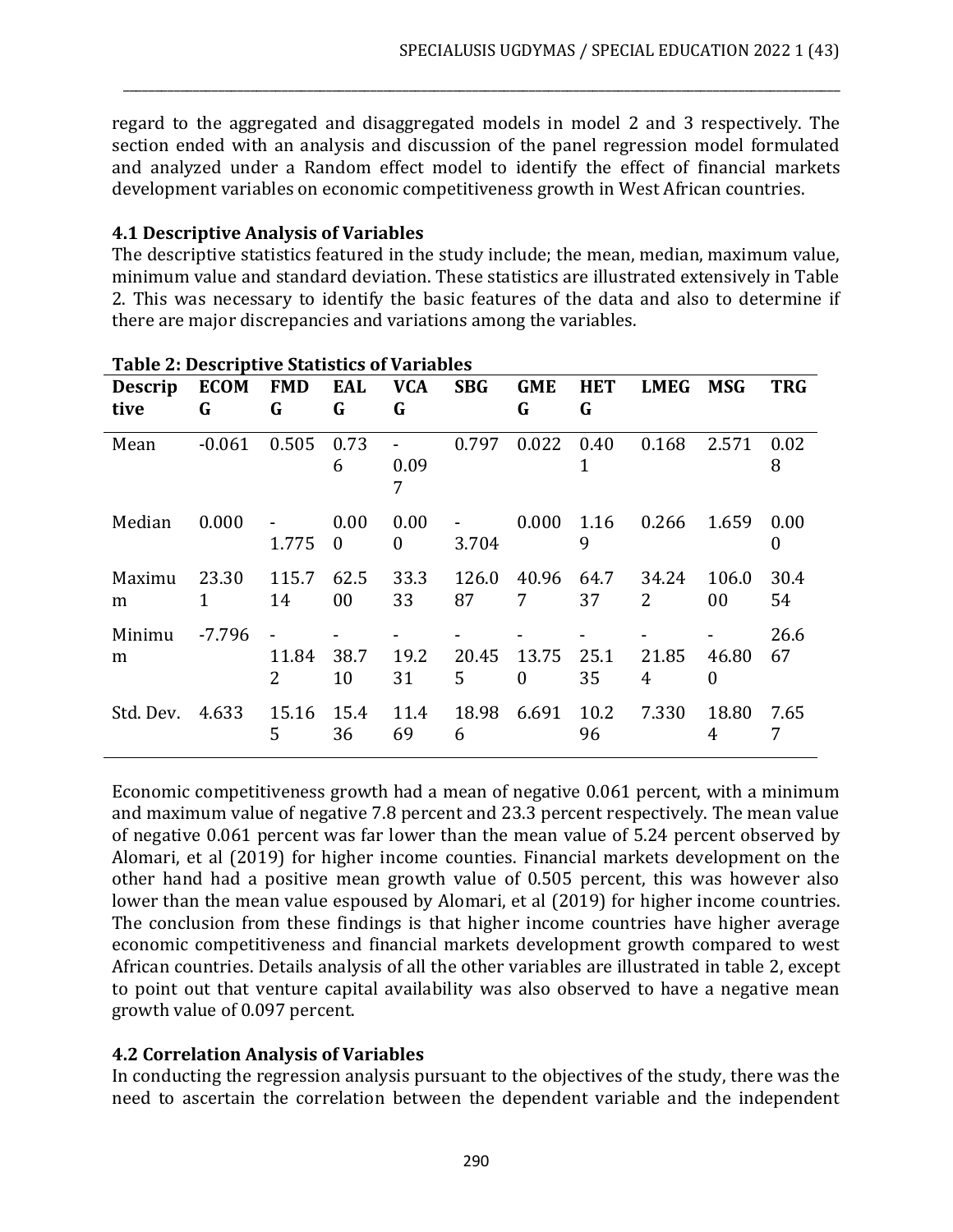variables. Pallant (2007) observed that correlation analysis is used as a preliminary test to measure the relationship between variables and the strength of such a relationship. The study employed the Pearson product-moment correlation analysis due to the nature and measurement of the variables.

\_\_\_\_\_\_\_\_\_\_\_\_\_\_\_\_\_\_\_\_\_\_\_\_\_\_\_\_\_\_\_\_\_\_\_\_\_\_\_\_\_\_\_\_\_\_\_\_\_\_\_\_\_\_\_\_\_\_\_\_\_\_\_\_\_\_\_\_\_\_\_\_\_\_\_\_\_\_\_\_\_\_\_\_\_\_\_\_\_\_\_\_\_\_\_\_\_\_\_\_\_\_\_\_\_\_\_\_\_\_\_\_\_

|                 | Table 3: Correlation Analysis - Aggregated Model |             |             |             |             |            |              |  |  |  |  |
|-----------------|--------------------------------------------------|-------------|-------------|-------------|-------------|------------|--------------|--|--|--|--|
| <b>Variable</b> | <b>ECOMG</b>                                     | <b>FMDG</b> | <b>GMEG</b> | <b>HETG</b> | <b>LMEG</b> | <b>MSG</b> | <b>TRG</b>   |  |  |  |  |
| S               |                                                  |             |             |             |             |            |              |  |  |  |  |
| <b>ECOMG</b>    | 1                                                |             |             |             |             |            |              |  |  |  |  |
| <b>FMDG</b>     | 0.693                                            | 1           |             |             |             |            |              |  |  |  |  |
| <b>GMEG</b>     | 0.755                                            | 0.798       | 1           |             |             |            |              |  |  |  |  |
| <b>HETG</b>     | 0.752                                            | 0.798       | 0.850       | $\mathbf 1$ |             |            |              |  |  |  |  |
| <b>LMEG</b>     | 0.373                                            | 0.555       | 0.618       | 0.538       | $\mathbf 1$ |            |              |  |  |  |  |
| <b>MSG</b>      | 0.308                                            | 0.519       | 0.313       | 0.414       | 0.158       | 1          |              |  |  |  |  |
| <b>TRG</b>      | 0.592                                            | 0.557       | 0.732       | 0.728       | 0.438       | 0.222      | $\mathbf{1}$ |  |  |  |  |

The results in Table 3 indicated that all the variables were observed to have a positive relationship with economic competitiveness growth. A detailed analysis also revealed that the majority of such relationships were either weak form or semi-weak form; with a maximum of 0.693 and a minimum of 0.158. However, there were some variables that had a higher correlation between them. These were observed to range between 0.728 – 0.850. This could be a potential threat to issues of multicollinearity.

Bryman and Cramer (2001) observed that multicollinearity abounds when correlation between variables exceeds 0.80. Whereas Anderson, Sweeney and Williams (1990) used 0.70 and Kennedy (2008), stated that correlation is high when its value is above 0.90. The current study however adopted a middle position, thereby setting the limit for multicollinearity where the correction coefficient between variables exceeds 0.80. From Table 3, it can be seen that the correlation between Higher Education and Training growth (HETG) and Goods Markets Efficiency Growth (GMEG) violated the standard set by Bryman and Cramer (2001), and that of Anderson, et al (1990). The study therefore mindful of that, excluded the HETG variable in the estimation of the results for model 2.

| Table 4: Correlation Analysis – Disaggi egated Model |   |       |                                                                                                                                                                                                                                                                                                  |    |           |    |  |
|------------------------------------------------------|---|-------|--------------------------------------------------------------------------------------------------------------------------------------------------------------------------------------------------------------------------------------------------------------------------------------------------|----|-----------|----|--|
| Variabl ECOM EAL VCA SBG GME HETG LME                |   |       |                                                                                                                                                                                                                                                                                                  |    | <b>MS</b> | TR |  |
| es G                                                 | G | $G -$ | $\mathbf{G}$ and $\mathbf{G}$ and $\mathbf{G}$ and $\mathbf{G}$ and $\mathbf{G}$ and $\mathbf{G}$ and $\mathbf{G}$ and $\mathbf{G}$ and $\mathbf{G}$ and $\mathbf{G}$ and $\mathbf{G}$ and $\mathbf{G}$ and $\mathbf{G}$ and $\mathbf{G}$ and $\mathbf{G}$ and $\mathbf{G}$ and $\mathbf{G}$ and | G. | G         |    |  |
|                                                      |   |       |                                                                                                                                                                                                                                                                                                  |    |           |    |  |
| ECOMG <sub>1</sub>                                   |   |       |                                                                                                                                                                                                                                                                                                  |    |           |    |  |
|                                                      |   |       |                                                                                                                                                                                                                                                                                                  |    |           |    |  |

|  | Table 4: Correlation Analysis - Disaggregated Model |  |
|--|-----------------------------------------------------|--|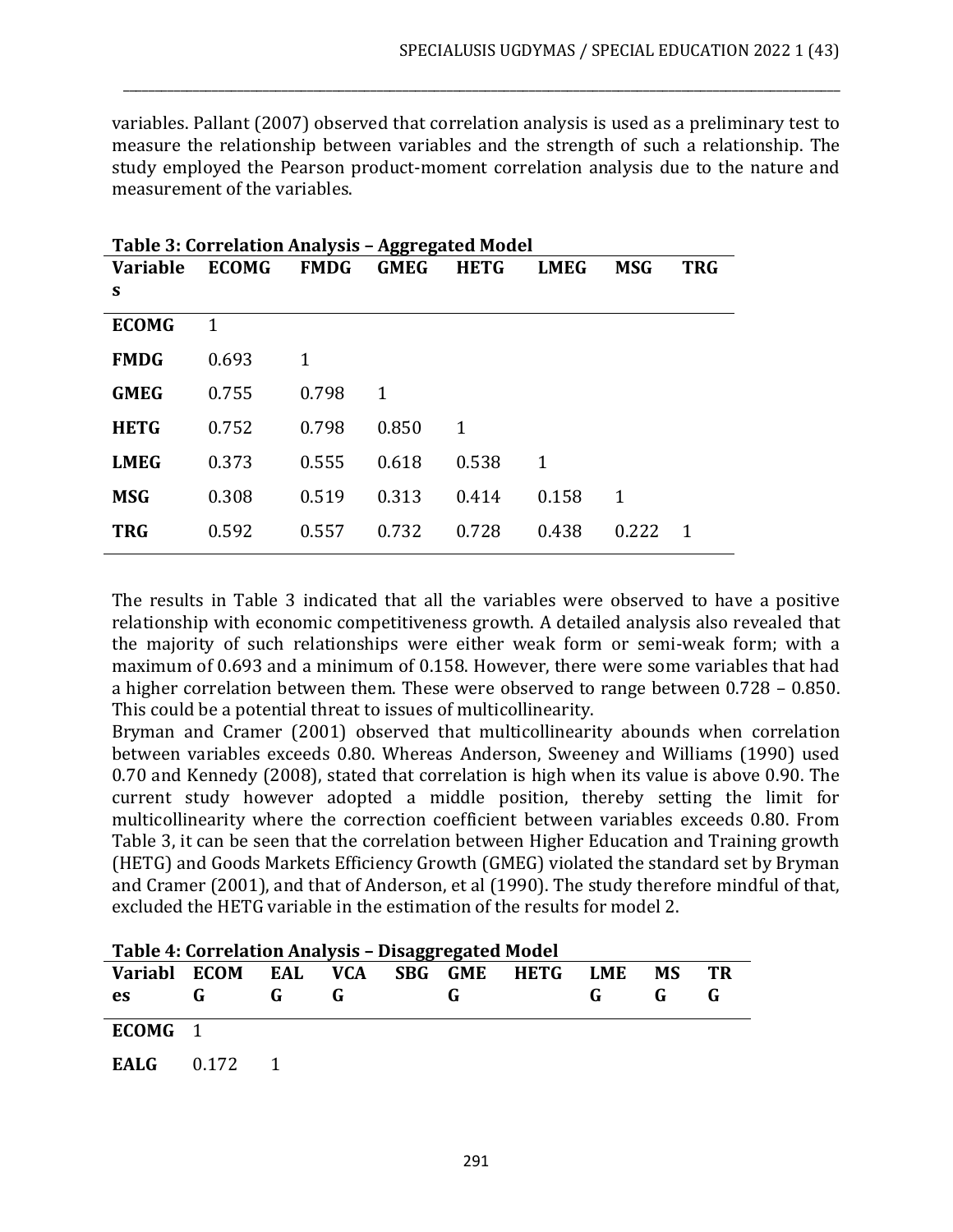| VCAG 0.556 0.43 1 |                                    | 9                   |                      |    |                                           |       |                     |  |
|-------------------|------------------------------------|---------------------|----------------------|----|-------------------------------------------|-------|---------------------|--|
| <b>SBG</b>        | 0.609                              | $\sim$<br>0.18<br>9 | $0.275$ 1            |    |                                           |       |                     |  |
| <b>GMEG</b> 0.855 |                                    | 8                   | 0.29  0.541  0.57  1 | 9  |                                           |       |                     |  |
| <b>HETG</b>       | 0.752  0.33  0.505  0.57  0.851  1 | 3                   |                      |    |                                           |       |                     |  |
| <b>LMEG</b>       | 0.373                              | $0.18$ 0.199<br>7   |                      | 1  | 0.41  0.618  0.538  1                     |       |                     |  |
| <b>MSG</b>        | 0.308                              | 9                   |                      | 5. | 0.08  0.174  0.24  0.314  0.414  0.159  1 |       |                     |  |
| <b>TRG</b>        | 0.592                              | 1                   |                      | 7  | 0.44 0.386 0.29 0.732 0.728               | 0.438 | $0.22 \quad 1$<br>3 |  |

\_\_\_\_\_\_\_\_\_\_\_\_\_\_\_\_\_\_\_\_\_\_\_\_\_\_\_\_\_\_\_\_\_\_\_\_\_\_\_\_\_\_\_\_\_\_\_\_\_\_\_\_\_\_\_\_\_\_\_\_\_\_\_\_\_\_\_\_\_\_\_\_\_\_\_\_\_\_\_\_\_\_\_\_\_\_\_\_\_\_\_\_\_\_\_\_\_\_\_\_\_\_\_\_\_\_\_\_\_\_\_\_\_

From Table 4 and in estimating the results for model 3, similar considerations and analysis were made as it is in the case of table 3 and for model 2. In the final analysis of table 4, HETG and GMEG were both excluded from the model as a result of the high correlation between the two variables and that of GMEG and economic competitiveness growth (ECOMG).

### **4.3 Trend Analysis of Economic Competitiveness Growth and Financial Markets Development**

The trend analysis of the two major variables of the study revealed a direct relationship between the two variables. This was so because, at every rising moment of financial markets development, economic competitiveness was also observed to be on the rise and vice versa. However, further analysis would have to be conducted to determine if such a relationship is significant. This was done as per the results in table 6.



**Figure 1: Trend Analysis**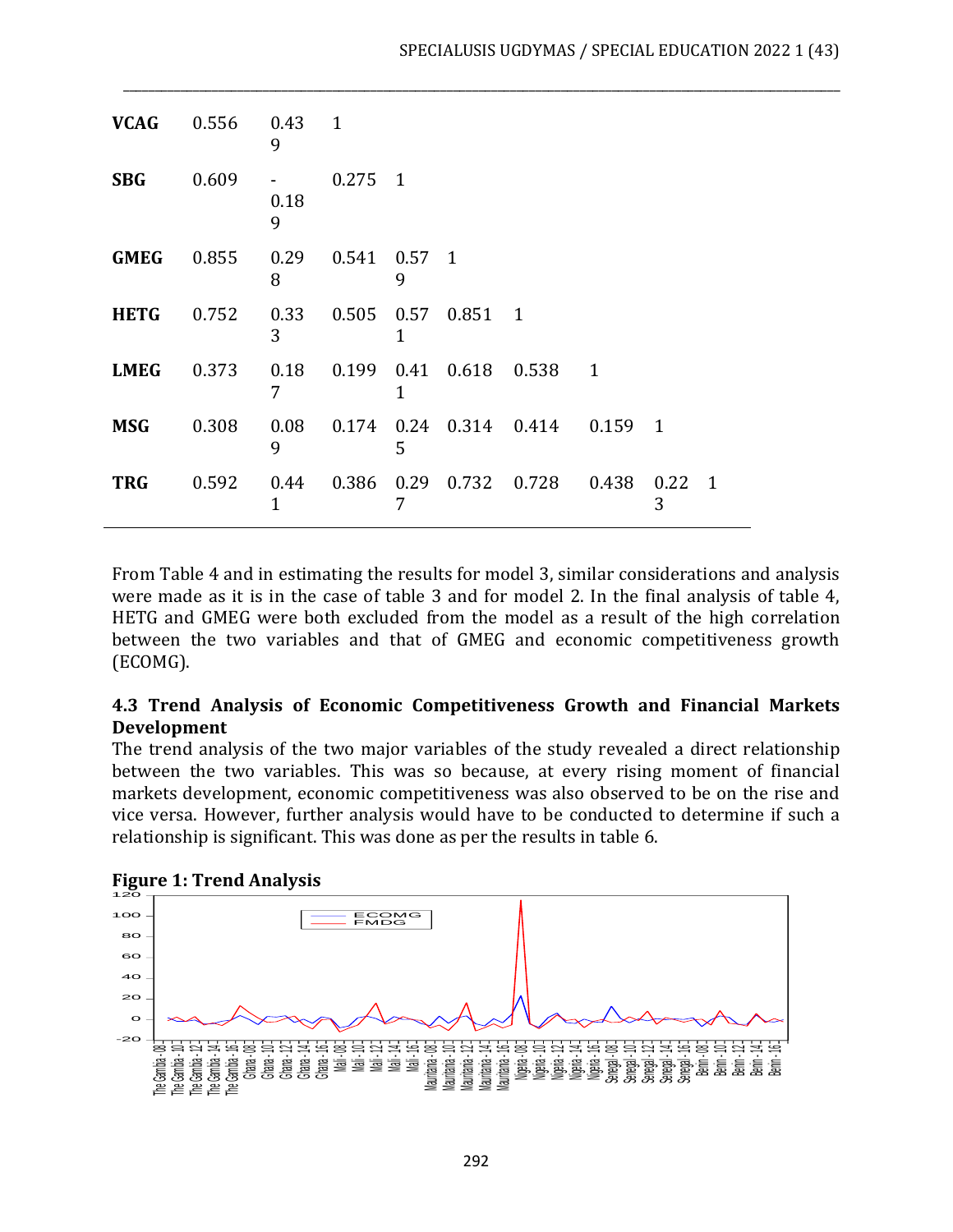## **4.4 Estimation and Discussion of Results**

### *4.4.1 Results and Discussion of Model 2*

In the estimation of the results of model 2, the study employed the Random Effect model. This was deemed appropriate after conducting the Hausman test, where the p-value of the test results for the model was insignificant - which signifies a failure to reject the null hypothesis and an indicative of the fact that the Random Effect model was the best for the analysis. The Hausman test results for the model was presented in Table 5.

\_\_\_\_\_\_\_\_\_\_\_\_\_\_\_\_\_\_\_\_\_\_\_\_\_\_\_\_\_\_\_\_\_\_\_\_\_\_\_\_\_\_\_\_\_\_\_\_\_\_\_\_\_\_\_\_\_\_\_\_\_\_\_\_\_\_\_\_\_\_\_\_\_\_\_\_\_\_\_\_\_\_\_\_\_\_\_\_\_\_\_\_\_\_\_\_\_\_\_\_\_\_\_\_\_\_\_\_\_\_\_\_\_

| Table 5: Hausman Test - Aggregated Model |                                |                        |       |
|------------------------------------------|--------------------------------|------------------------|-------|
| <b>Test Summary</b>                      | Chi-square<br><b>Statistic</b> | Chi-square d.f P-value |       |
| <b>Cross-section Random</b>              | 5.189                          |                        | 0.393 |

Note: \* indicates significance at 1% level. \*\* indicates significance at 5% level and \*\*\* indicates significant at 10% level.

Table 6 presented the results of the effects of financial markets development on economic competitiveness growth in West African countries.

| <b>Variable</b>        | Coefficient | <b>Std. Error</b> | <b>T-statistic</b>    | P-value   |
|------------------------|-------------|-------------------|-----------------------|-----------|
| <b>FMDG</b>            | 0.094       | 0.047             | 2.017                 | $0.048**$ |
| GMEG                   | 0.397       | 0.117             | 3.389                 | $0.001*$  |
| LMEG                   | $-0.102$    | 0.065             | $-1.551$              | 0.126     |
| <b>MSG</b>             | $-0.003$    | 0.024             | $-0.124$              | 0.902     |
| <b>TRG</b>             | 0.053       | 0.072             | 0.736                 | 0.464     |
| $\mathcal{C}$          | $-0.094$    | 0.365             | $-0.258$              | 0.797     |
| R-squared              | 0.649       |                   | Durbin-Watson<br>stat | 1.984     |
| Adjusted R-<br>squared | 0.582       |                   |                       |           |
| F-statistic            | 9.597       |                   |                       |           |
| P-value                | 0.000       |                   |                       |           |

### **Table 6: Results of Aggregated Model (Model 2)**

Note: \* indicates significance at 1% level. \*\* indicates significance at 5% level and \*\*\* indicates significant at 10% level

The results in table 6 showed that financial markets development had a significant positive effect on economic competitiveness growth at 5% significance level in West African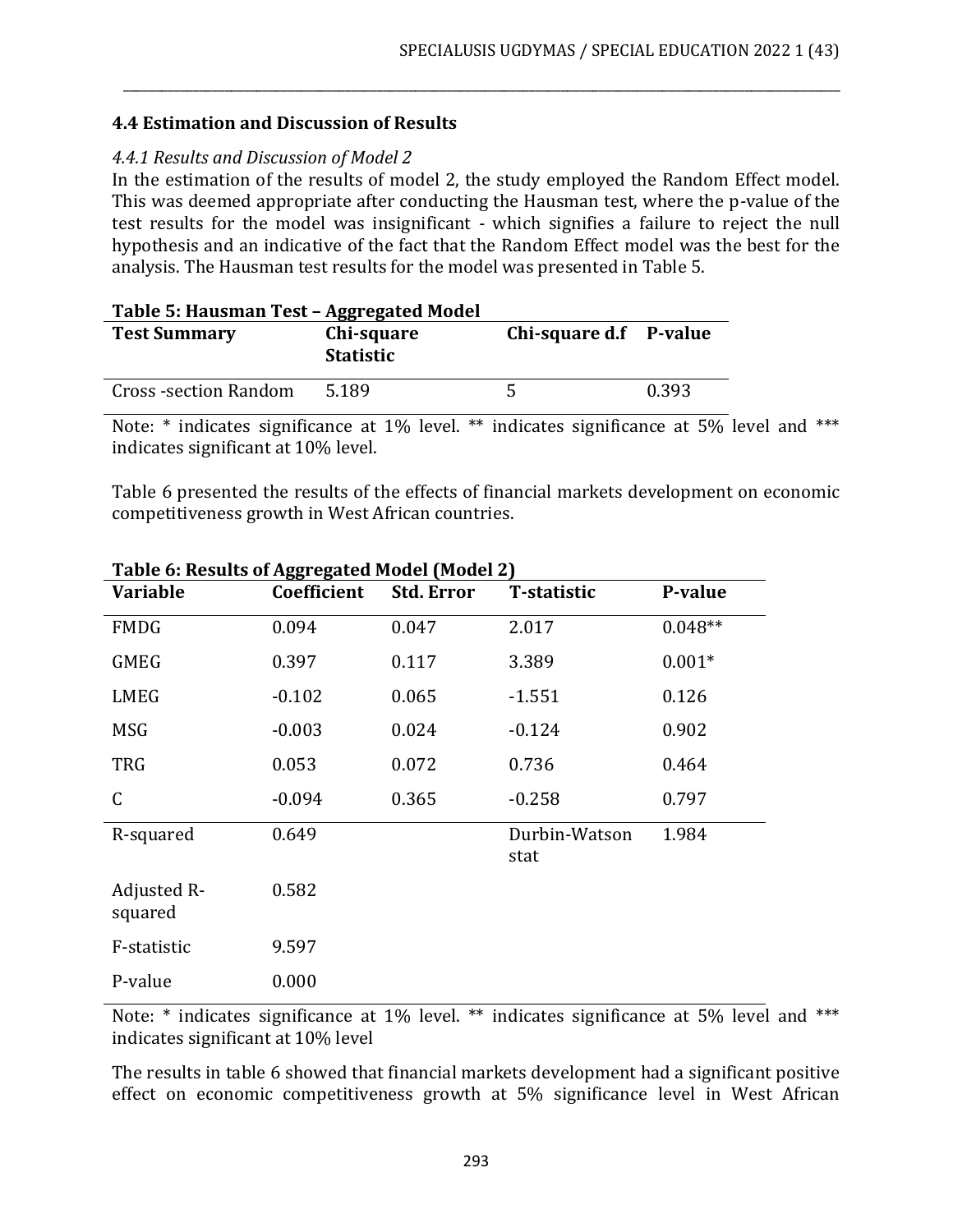countries. This means that a percentage growth in financial markets development will lead to a 0.094% increase in economic competitiveness in West African countries. This clearly justifies the indispensable role played by financial markets in the mobilization of economic resources to promote and sustain productivity and economic development. Indeed, the promotion of national savings and venture capital availability through functional and wellregulated financial markets will enhance countries' economic competitiveness. The findings of the study are similar to the findings of Alomari, et al (2019), where financial markets development was observed to have a significant positive effect on economic competitiveness growth for high income counties. This was expected because high income countries generally have much more developed and efficient financial markets compared to that of West African countries, which makes them more economically competitive in growth than West African countries. Also, the coefficient of financial markets development in the study conducted by Alomari, et al (2019) for high income countries, was 0.146% compared to that which is espoused in the current study of 0.094% for West African countries. This means that the impact of financial markets development on economic competitiveness growth is greater for high income countries than for West African countries. The findings of the study are also in line with the findings of Masoud and Hardaker (2012); Beck (2008); Levine (2004) and Da Silva (2002) where financial markets development was observed to have a significant positive effect on economic growth.

\_\_\_\_\_\_\_\_\_\_\_\_\_\_\_\_\_\_\_\_\_\_\_\_\_\_\_\_\_\_\_\_\_\_\_\_\_\_\_\_\_\_\_\_\_\_\_\_\_\_\_\_\_\_\_\_\_\_\_\_\_\_\_\_\_\_\_\_\_\_\_\_\_\_\_\_\_\_\_\_\_\_\_\_\_\_\_\_\_\_\_\_\_\_\_\_\_\_\_\_\_\_\_\_\_\_\_\_\_\_\_\_\_

The coefficient of GMEG was also observed to have a significant positive effect on economic competitiveness growth at 1% level of significance. This means that a percentage growth in goods markets efficiency of West African countries will lead to a 0.397% increase in economic competitiveness growth. TRG also had a positive but insignificant effect on economic competitiveness growth. LMEG and MSG were both observed to have a negative but insignificant effect on economic competitiveness growth in West African countries.

The results from table 6 showed an R-square value of 0.649. This means that approximately 65% of variations in economic competitiveness growth are being explained by the independent variables in West African countries. The Durbin Watson test statistic value of 1.984 falls within the acceptable range of 1.5 – 2.5. This is an indication that there is no evidence of any serial or autocorrelation between the residuals of the estimated model results. An F-statistic value of 9.597 and P-value of 0.000, showed the overall significance of the results. This means that the independent variables jointly explain any variation in economic competitiveness growth. Under these diagnostics and circumstances, the random effect model was much appropriate and the study results made valid.

#### *4.4.2 Results and Discussion of Model 3*

Table 7 presented the Hausman test results for the model. The p-value of the test results for the model was insignificant, indicating that the Random Effect model was the best for the analysis. The Hausman test results for the model was presented in Table 7.

| Table 7: Haushian Test - Disaggi egateu Mouel |                                |                        |  |  |  |  |  |  |
|-----------------------------------------------|--------------------------------|------------------------|--|--|--|--|--|--|
| <b>Test Summary</b>                           | Chi-square<br><b>Statistic</b> | Chi-square d.f P-value |  |  |  |  |  |  |
|                                               |                                |                        |  |  |  |  |  |  |

#### **Table 7: Hausman Test – Disaggregated Model**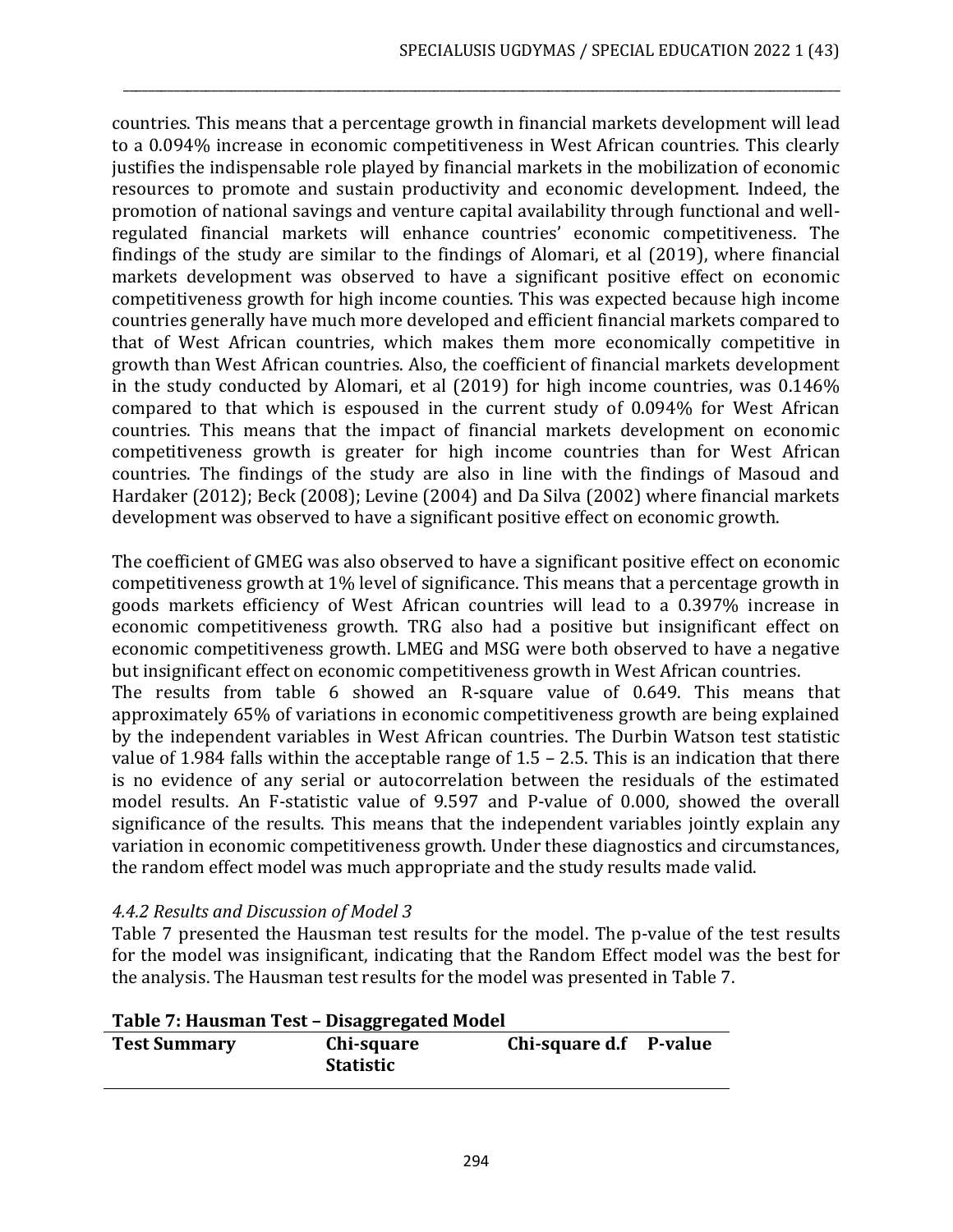| <b>Cross-section Random</b> | 2.632 |  |
|-----------------------------|-------|--|

|                                    |  | Note: * indicates significance at 1% level. ** indicates significance at 5% level and *** |  |  |  |  |  |  |  |
|------------------------------------|--|-------------------------------------------------------------------------------------------|--|--|--|--|--|--|--|
| indicates significant at 10% level |  |                                                                                           |  |  |  |  |  |  |  |

\_\_\_\_\_\_\_\_\_\_\_\_\_\_\_\_\_\_\_\_\_\_\_\_\_\_\_\_\_\_\_\_\_\_\_\_\_\_\_\_\_\_\_\_\_\_\_\_\_\_\_\_\_\_\_\_\_\_\_\_\_\_\_\_\_\_\_\_\_\_\_\_\_\_\_\_\_\_\_\_\_\_\_\_\_\_\_\_\_\_\_\_\_\_\_\_\_\_\_\_\_\_\_\_\_\_\_\_\_\_\_\_\_

| Table 8: Results of Disaggregated Model (Model 3) |             |                   |                        |          |  |  |  |
|---------------------------------------------------|-------------|-------------------|------------------------|----------|--|--|--|
| <b>Variable</b>                                   | Coefficient | <b>Std. Error</b> | <b>T-statistic</b>     | P-value  |  |  |  |
| EALG                                              | $-0.020$    | 0.032             | $-0.643$               | 0.522    |  |  |  |
| <b>VCAG</b>                                       | 0.132       | 0.039             | 3.402                  | $0.001*$ |  |  |  |
| <b>SBG</b>                                        | 0.093       | 0.025             | 3.723                  | $0.000*$ |  |  |  |
| LMEG                                              | $-0.007$    | 0.059             | $-0.117$               | 0.907    |  |  |  |
| <b>MSG</b>                                        | 0.020       | 0.020             | 1.015                  | 0.313    |  |  |  |
| <b>TRG</b>                                        | 0.224       | 0.061             | 3.668                  | $0.000*$ |  |  |  |
| $\mathsf C$                                       | $-0.165$    | 0.364             | $-0.454$               | 0.651    |  |  |  |
| R-squared                                         | 0.642       |                   | Durbin-<br>Watson stat | 2.083    |  |  |  |
| Adjusted R-<br>squared                            | 0.607       |                   |                        |          |  |  |  |
| F-statistic                                       | 18.531      |                   |                        |          |  |  |  |
| P-value                                           | 0.000       |                   |                        |          |  |  |  |

| Table 8: Results of Disaggregated Model (Model 3) |  |
|---------------------------------------------------|--|
|                                                   |  |

Note: \* indicates significance at 1% level. \*\* indicates significance at 5% level and \*\*\* indicates significant at 10% level

The results in table 8 is a disaggregated approach to examine the effects of some key financial markets development variables on economic competitiveness growth for some specific policy considerations in West African countries. These financial markets development variables; ease of access to loans (EALG), venture capital availability (VCAG) and soundness of banks (SBG) were selected because of their importance in promoting economic activity. In table 8, it was observed that EALG had a negative insignificant effect on economic competitiveness growth in West Africa. This means that any increase in access to credit will not impact on the economic competitiveness of West African countries. This paints a worrying picture for West African countries. Mills and McCarthy (2014) observed that small businesses are a major contributor to America's economic competitiveness, thus a healthy small business sector will enhance economic competitiveness. However, small and medium scale businesses generally have difficulty in accessing credit in West African countries; the posting of huge collateral and other difficult to meet credit conditions affect the operations of these businesses. Credit and loan facilities granted to businesses are sometimes misapplied or managed, that is why till date West African countries still have major challenges in dealing with non-performing loans of the banking sector.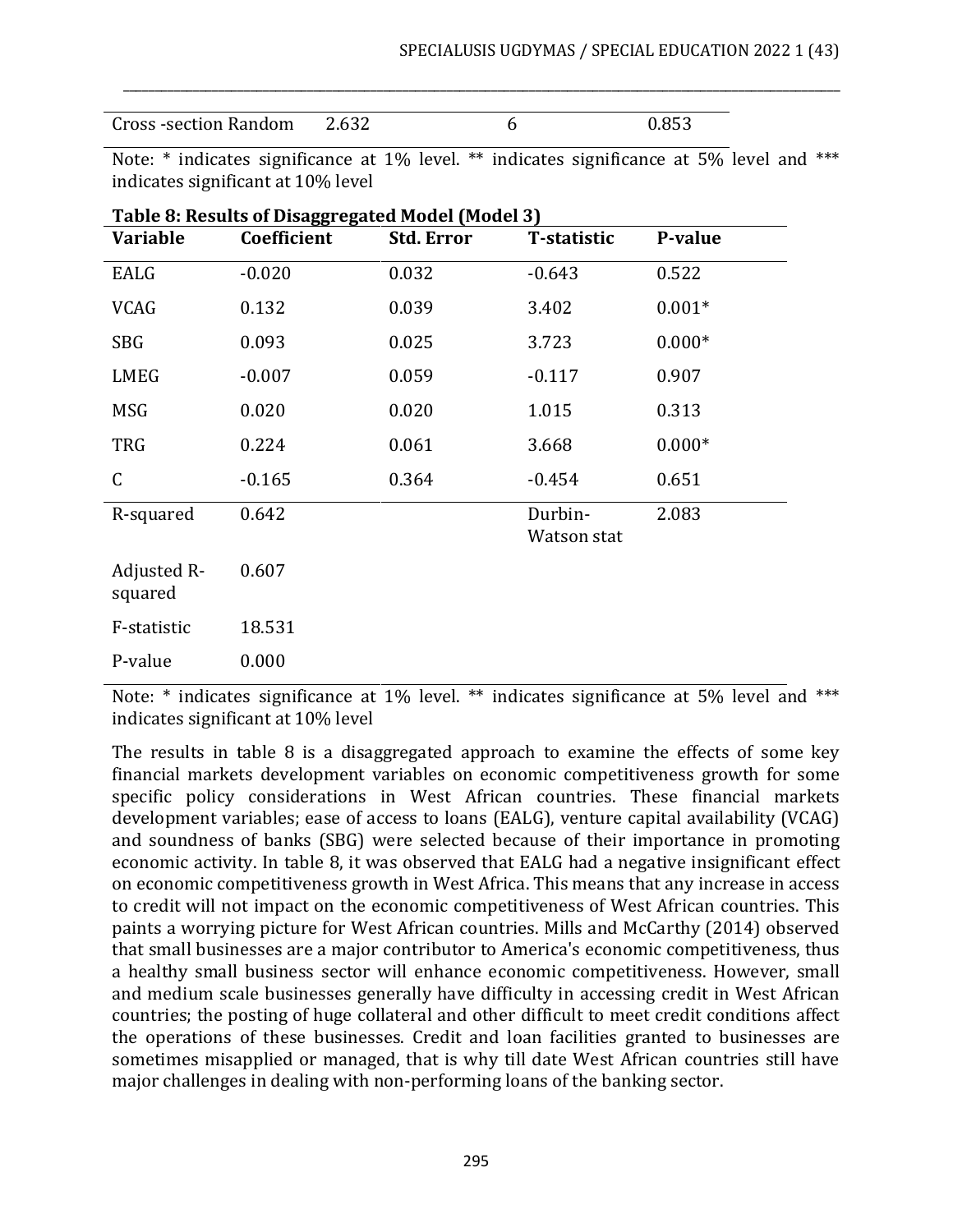VCAG on the other hand was observed to have a significant positive effect on economic competitiveness growth in West Africa at 1% level of significance. This means that a percentage growth in venture capital availability will lead to a 0.132% increase in economic competitiveness. This is rightly so because, venture capital availability could promote the spirit of entrepreneurship and the establishment of businesses across different sectors of the economy, thereby contributing greatly to productivity and competitiveness. An economy with optimal amounts of venture capital availability promotes economic activities, such as the sale and purchase of economic goods and services, acquisition of means and machinery needed for converting raw materials into finished products and carrying out production. All these, when effectively and efficiently deployed, will culminate into an economy's economic competitiveness.

\_\_\_\_\_\_\_\_\_\_\_\_\_\_\_\_\_\_\_\_\_\_\_\_\_\_\_\_\_\_\_\_\_\_\_\_\_\_\_\_\_\_\_\_\_\_\_\_\_\_\_\_\_\_\_\_\_\_\_\_\_\_\_\_\_\_\_\_\_\_\_\_\_\_\_\_\_\_\_\_\_\_\_\_\_\_\_\_\_\_\_\_\_\_\_\_\_\_\_\_\_\_\_\_\_\_\_\_\_\_\_\_\_

SBG was equally observed to have a significant positive effect on economic competitiveness growth at 1% significance level. This means that a percentage growth in the soundness of banks will lead to an increase in the economic competitiveness of West African countries by 0.093%. The findings of the study certainly solidified the critical role that banks play in channeling productive economic resources from surplus spending economic units to deficit spending economic units in order to propel productive economic activities. A sound West African banking system will ensure effective financial intermediation which is very key given the relative scarcity of savings in West African economies, the relatively underbanked population and the large-scale investment needs of such economies. Given regards to the findings of the study and the crucial role played by banks in the scheme of promoting economic activity, Regulators of the banking system must endeavor to maintain a sound banking system. This is more particularly so because the banking sector of west African countries tends to be more concentrated and constitutes a larger share of the domestic financial system, signifying those problems in the banking system will have an amplified effect on economies and on the fiscal costs that come with bank rescues.

From table 8, TRG was also observed to have a significant positive effect on economic competitiveness growth at 1% significance level. This means that a percentage growth in technological readiness will increase economic competitiveness of West African countries by 0.224%. LMEG and MSG were however seen to have insignificant positive effect on economic competitiveness growth. This means that a percentage growth in LME and MS will not impact on the competitiveness of West African countries.

The results from table 8 showed an R-square value of 0.642. This means that approximately 64% of variations in economic competitiveness growth are being explained by the independent variables in West African countries. The Durbin Watson test statistic value of 2.083 falls within the acceptable range of 1.5 – 2.5. This is an indication that there is no evidence of any serial or autocorrelation between the residuals of the estimated model results. An F-statistic value of 18.531 and P-value of 0.000, showed the overall significance of the results. This means that the independent variables jointly explain any variation in economic competitiveness growth. Under these diagnostics and circumstances, the random effect model was much appropriate and the study results made valid.

#### **5.0 Conclusions and Recommendations**

The study aimed at investigating the effects of financial markets development on economic competitiveness growth in West African countries through both aggregated and a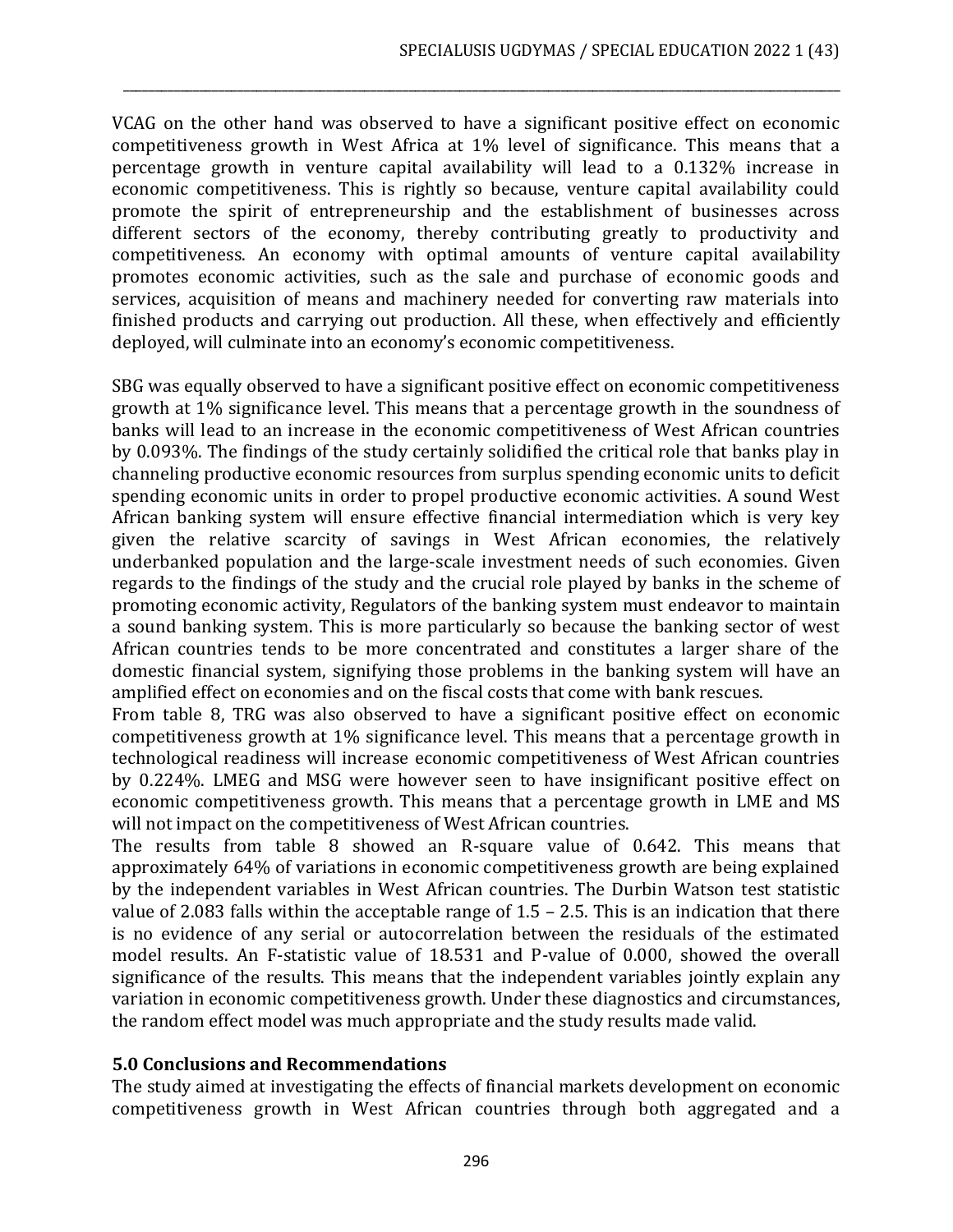disaggregated approach of financial markets development variables. To this end, the study adopted Random Effect regression models after conducting the Hausman test to analyze the panel data of seven West African countries over the period (2008–2017).

\_\_\_\_\_\_\_\_\_\_\_\_\_\_\_\_\_\_\_\_\_\_\_\_\_\_\_\_\_\_\_\_\_\_\_\_\_\_\_\_\_\_\_\_\_\_\_\_\_\_\_\_\_\_\_\_\_\_\_\_\_\_\_\_\_\_\_\_\_\_\_\_\_\_\_\_\_\_\_\_\_\_\_\_\_\_\_\_\_\_\_\_\_\_\_\_\_\_\_\_\_\_\_\_\_\_\_\_\_\_\_\_\_

The results of the regression analysis disclosed that of the major variables of the study; FMDG, VCAG and SBG were observed to have a significant positive effect on economic competitiveness growth, which demonstrates the existence of a relationship between these variables and economic competitiveness. However, one of the major variables of interest – EALG had an insignificant negative effect on economic competitiveness growth.

The study recommends conscious efforts by financial authorities and market regulators to building resilient financial markets through among others the promotion of venture capital availability and sound banking systems

## **Funding and Competing interests**

The authors state that they are solely responsible for funding the preparation of this study and, in the event of approval, the subsequent processing of its publication.

There are no competing interests declared by the authors. Financial, general, and institutional competing interests were not reported.

### **Reference**

Adaletey, J. E., Valiappan R., & Phung, S. P. (2020). Weather Derivatives, Current Practice and Implications in the Financial Industry. *TEST Engineering and Management. ISSN: 0193- 4120,*83:16347-16354

*<http://www.testmagzine.biz/index.php/testmagzine/article/view/6657>*

- Agbloyora, E. K., Abora, J. Y., Adjasib, C. K. D., &Yawsonc, A. (2014). Private capital flows and economic growth in Africa: The role of domestic financial markets. *Journal of International Financial Markets,* Institutions and Money.
- Alomari, M. W., Marashdeh, Z., &Bashayreh, A. G. (2019). Contribution of financial market development in competitiveness growth. *Cogent Economics & Finance*.

Amar, M. B., & Hamdi, M. T. (2012). Global competitiveness and economic growth: Empirical verification for African countries. *International Journal of Economics and Finance*, *4*(6), 125-131.

- Anderson, R. A., Sweeney, D. J., & Williams, T. A. (1990). Statistics for Business and Economics
- Beck, T. (2008). The econometrics of finance and growth. *Policy Research Working Paper.*
- *No. 4608. Washington: World Bank.*
- Bryman, A., & Cramer, D. (2001). Quantitative analysis with SPSS Release 10 for Windows: A

guide for social scientists. *Business* 45: 3–18.

- Christopoulos, D. K., &Tsionas, E. G. (2004). Financial development and economic growth: evidence from panel unit root and cointegration tests. *Journal of development Economics*, *73*(1), 55-74.
- Coyle, C., Musacchio, A., & Turner, J. D., (2019) Law and finance in Britain c.1900, QUCEH Working Paper Series, No. 2019-05, Queen's University Centre for Economic History (QUCEH), Belfas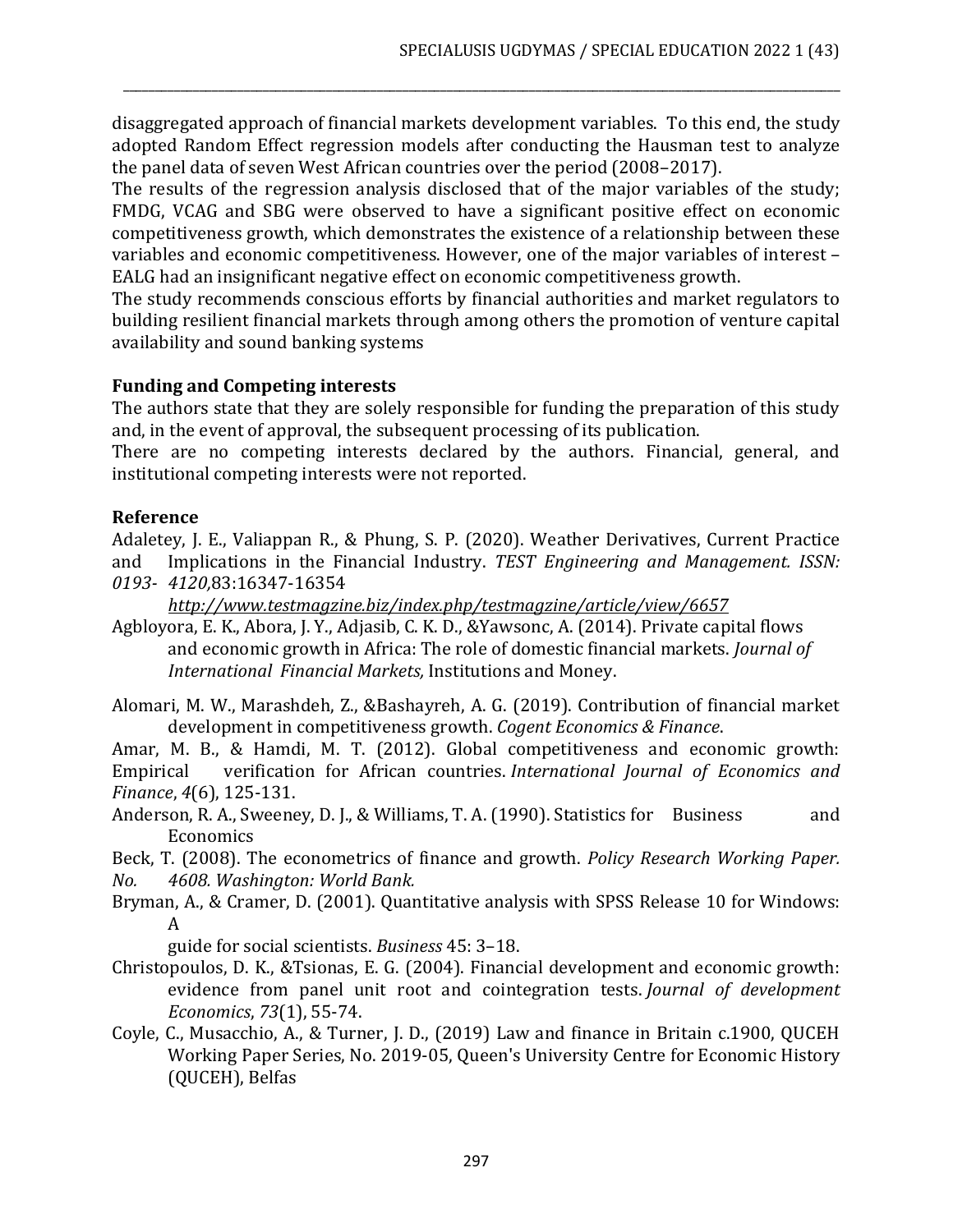Da Silva, G. F. (2002). The impact of financial system development on business cycles volatility: cross-country evidence. *Journal of Macroeconomics*, *24*(2), 233-253.

\_\_\_\_\_\_\_\_\_\_\_\_\_\_\_\_\_\_\_\_\_\_\_\_\_\_\_\_\_\_\_\_\_\_\_\_\_\_\_\_\_\_\_\_\_\_\_\_\_\_\_\_\_\_\_\_\_\_\_\_\_\_\_\_\_\_\_\_\_\_\_\_\_\_\_\_\_\_\_\_\_\_\_\_\_\_\_\_\_\_\_\_\_\_\_\_\_\_\_\_\_\_\_\_\_\_\_\_\_\_\_\_\_

Hartmann, P., Heider, F., Papaioannou, E., & Lo Duca, M. (2007). The role of financial markets and innovation in productivity and growth in Europe. *ECB occasional paper*, (72).

Hassan, M. K., Sanchez, B., & Yu, J. S. (2011). Financial development and economic growth: New evidence from panel data. *The Quarterly Review of economics and finance*, *51*(1), 88- 104.

Kendall, J. (2012). Local financial development and growth. *Journal of Banking & Finance*, *36*(5), 1548-1562.

Kennedy, P. (2008). A guide to modern econometrics guide for social scientists. *Business* 45: 3–18.

Kordalska, A. &Olczyk, M. (2016). Global competitiveness and economic growth: a one-way

- or two-way relationship? Equilibrium-Quarterly Journal of Economics and Economic Policy, 11(1), 121–142. doi: 10.12775/EQUIL.2016.006
- Leitao, N. C. (2010). Financial development and economic growth: a panel data approach. *Theoretical and Applied Economics*, 15-24.

Levine, R. (1997). Financial development and economic growth: views and agenda. *Journal of economic literature*, *35*(2), 688-726.

Levine, R. (2001). International financial liberalization and economic growth. *Review of international Economics*, *9*(4), 688-702.

Levine, R. (2004). Finance and growth: Theory and evidence. *NBER Working Paper No.* 

- *10766, National Bureau of Economic Research, Cambridge*, MA. Retrieved from [www.nber.org/papers/w10766](http://www.nber.org/papers/w10766)
- Levine, R., Loayza, N., & Beck, T. (2000). Financial intermediation and growth: Causality and causes. *Journal of monetary Economics*, *46*(1), 31-77.

Masoud, N., & Hardaker, G. (2012). The impact of financial development on economic growth: Empirical analysis of emerging market countries. Studies in Economics and Finance, 29(3), 148–173. doi:10.1108/ 10867371211246830

Mills, K., & McCarthy, B. (2014). The state of small business lending: Credit access during the recovery and how technology may change the game. *Harvard Business School General Management Unit Working Paper*, (15-004).

Musacchio, A. & Turner, J. D., (2013) Does the law and finance hypothesis pass the test of history?, Business History, 55:4, 524-542, DOI: [10.1080/00076791.2012.741976](https://doi.org/10.1080/00076791.2012.741976)

- Raju, V. (2018). Theory of Lim law: Leadership style. *Eurasian Journal of Analytical Chemistry*, *13*(6), 125–136. http://www.eurasianjournals.com/Theory-of-Lim-Law-Leadership-Style,104466,0,2.html
- Raju, V. (2021). Implementing Flexible Systems in Doctoral Viva Defense Through Virtual Mechanism. *Global Journal of Flexible Systems Management*, *22*(2), 127–139. https://doi.org/10.1007/s40171-021-00264-y
- Raju, V., Juan, W., Shrestha, S., Kalathinathan, A., & Ramachandran, K. (2021). *Role of Big Data Analytics in Belt and Road Initiative (BRI): Multivariate Analysis with Gaussian Distribution of Data*. 169–177. https://doi.org/10.3233/FAIA210245
- Pallant, J. (2007). SPSS survival manual, 3rd. *Edition. McGrath Hill*.